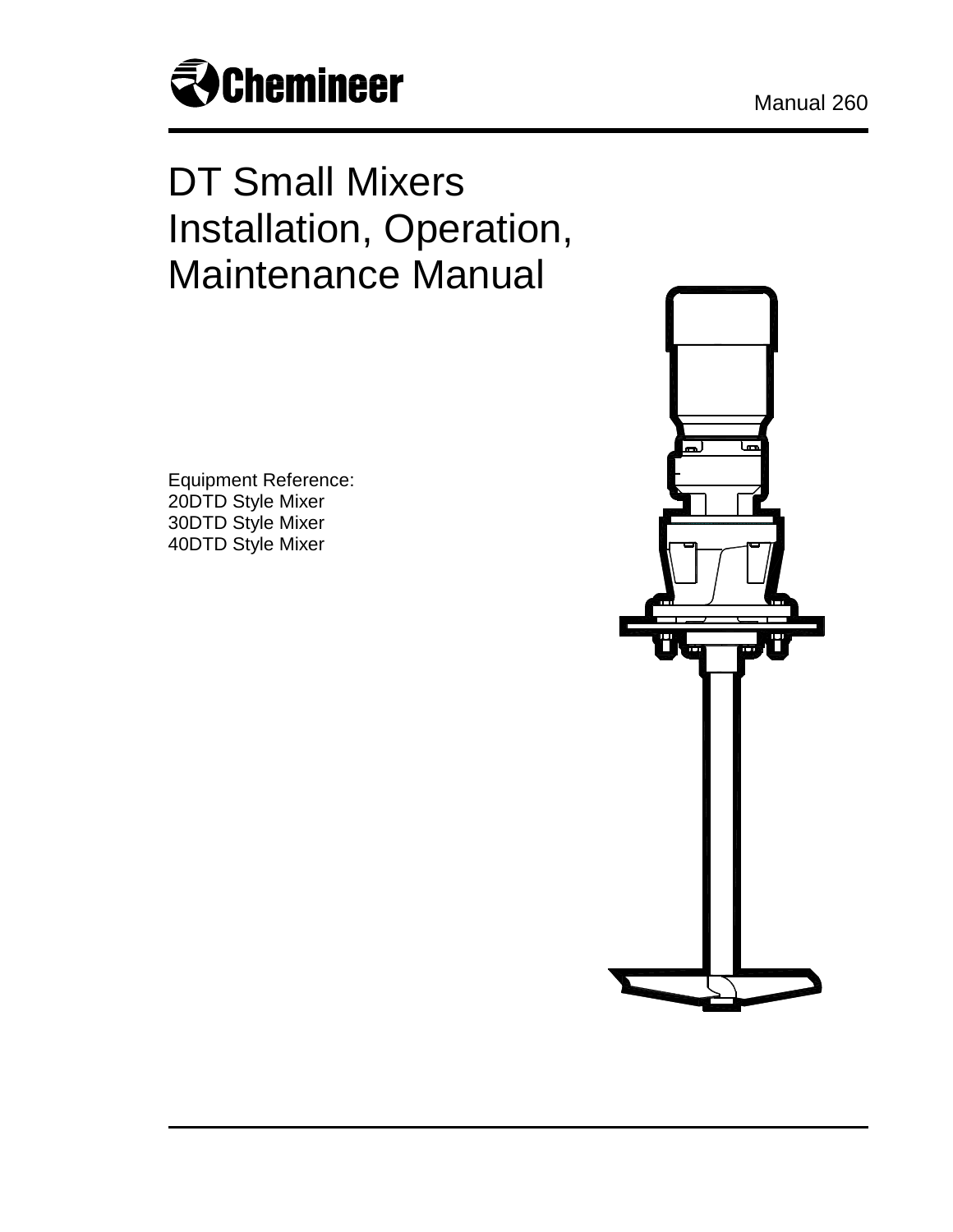## **TABLE OF CONTENTS**

| <b>Initial Inspection</b>                                                     |                         |
|-------------------------------------------------------------------------------|-------------------------|
| <b>Chemineer Assistance</b>                                                   |                         |
| <b>Storage</b>                                                                | $\boldsymbol{2}$        |
| <b>Mounting &amp; Installation</b>                                            | $\overline{\mathbf{3}}$ |
|                                                                               |                         |
| Lubrication                                                                   | 17                      |
|                                                                               |                         |
| <b>Operation</b><br><u> 1989 - John Stein, Amerikaansk politiker (* 1908)</u> | 20                      |
| Air Motors 21                                                                 |                         |
| <b>Maintenance</b>                                                            | 22                      |
|                                                                               |                         |
| <b>Parts</b>                                                                  | 24                      |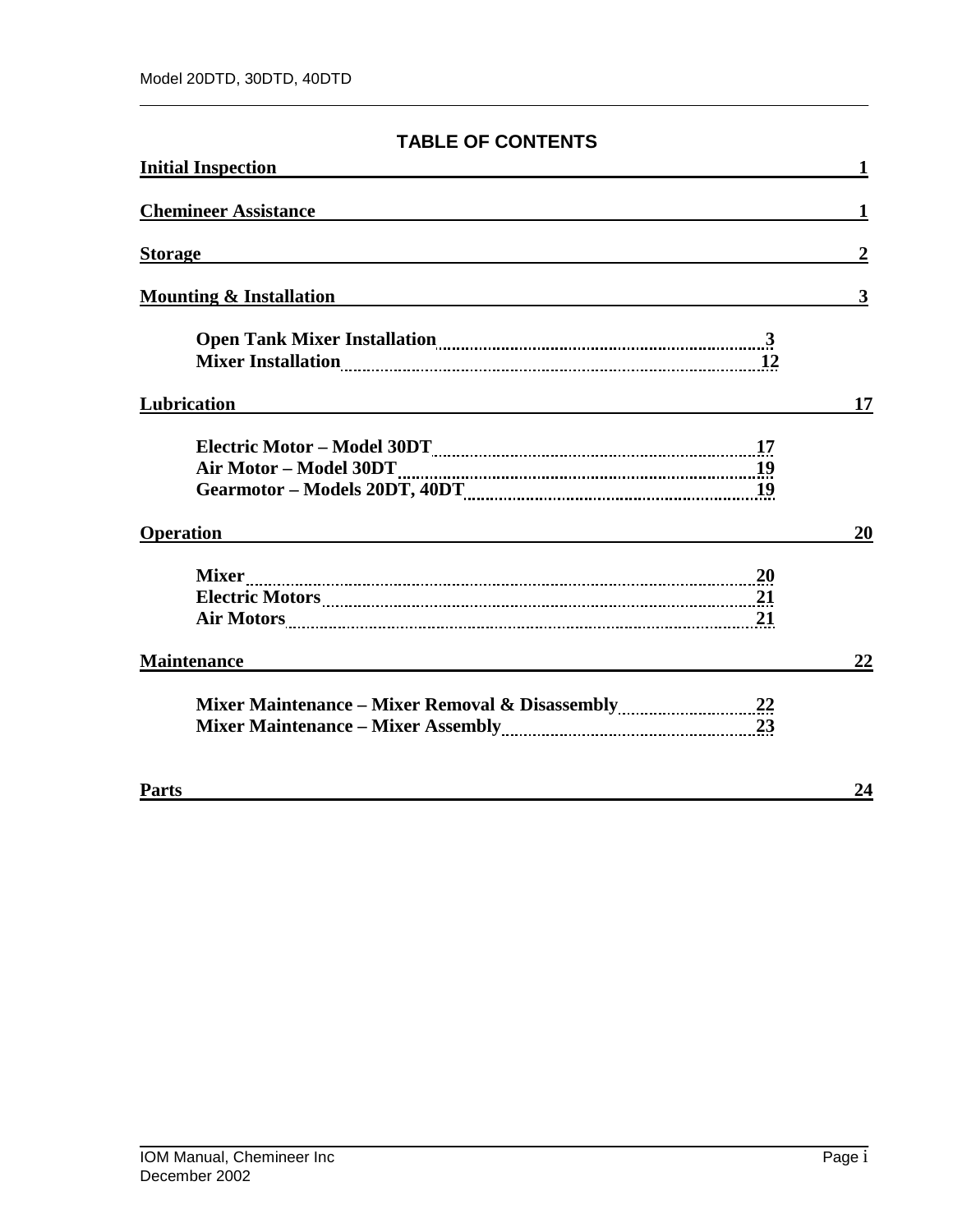## **TABLE OF CONTENTS**

| <b>Tables</b>                                 | Page |
|-----------------------------------------------|------|
| <b>Table 1: Recommended Beam Sizes</b>        |      |
|                                               |      |
|                                               |      |
| <b>Table 4: Motor Bearing Grease Addition</b> |      |
|                                               |      |
|                                               |      |

#### **Figures \_\_\_\_**

| <b>Figure 1: Model DTD, Installation</b>       |    |
|------------------------------------------------|----|
| Figure 2: Models 20DTD, 40DTD                  |    |
| <b>Figure 3: Model 30DTD</b>                   |    |
| <b>Figure 4: Angle Riser Mounting</b>          |    |
| <b>Figure 5: Angle Mount Installation</b>      | 10 |
| <b>Figure 6: Wiring Diagram, 1ph Gearmotor</b> |    |
| <b>Figure 7: Wiring Diagram, 3ph Gearmotor</b> | 14 |
| <b>Figure 8: Wiring Diagram, Motors</b>        |    |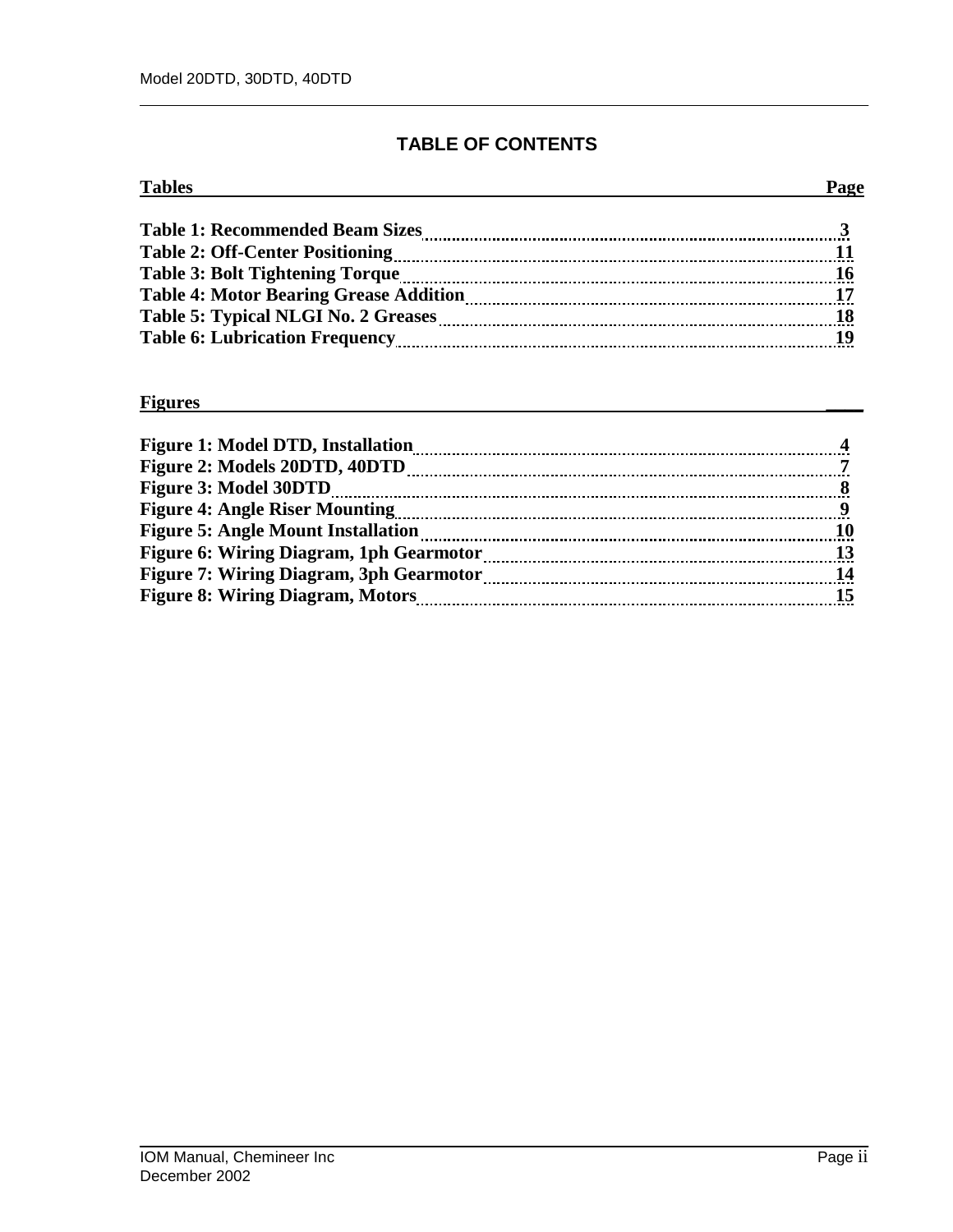## **INITIAL INSPECTION**

**Step 1: Inspect crates.** Upon receipt, inspect all crates and equipment for shipping damage. Report shipping damage to your local Chemineer office or to the factory in Dayton, Ohio. A claim should be filed immediately with the carrier involved.

**Step 2: Uncrate. Check the contents.** Do not uncrate the unit until you have read the *Mounting & Installation* section of this manual and looked at the assembly drawing shipped with the unit. Be careful in uncrating and handling. Do not discard the crating without making sure that all mixer parts have been removed. Correct assembly of this unit requires referring to both the unit assembly drawing and this manual.

**Step 3: Questions? Call Chemineer.** If the shipment is not complete or you do not understand what you have received, please contact *your local Chemineer office* immediately.

## **CHEMINEER ASSISTANCE**

Chemineer maintains a fully staffed Parts and Field Service Department ready to help you with any service requirement. Simply contact your local Chemineer office, or contact Parts/Field Service at the Chemineer Factory in Dayton, Ohio:

|        | Chemineer, Inc.    |
|--------|--------------------|
|        | P.O. Box 1123      |
|        | Dayton, Ohio 45401 |
| Phone: | $(937)$ 454-3200   |
| FAX:   | $(937)$ 454-3375   |

Services available are as follows:

Installation and maintenance training seminars, Installation and start-up supervision, Preventative maintenance planning, Parts order service, Special instructions.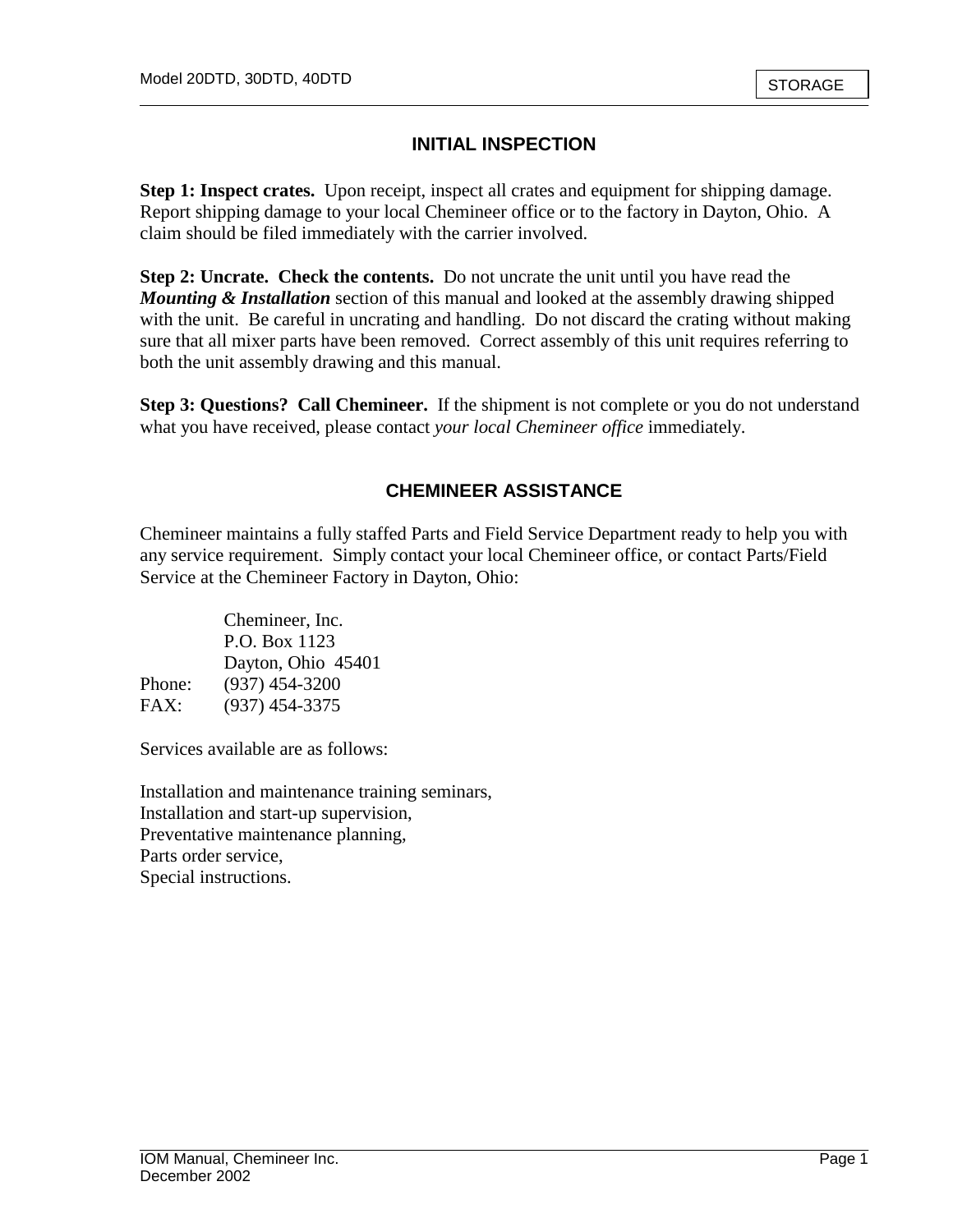## **STORAGE**

Do not remove any protective packaging, coatings (generally applied to the motor or gearmotor output shafts), or any protective coverings that may be applied to the wetted parts until the mixer is to be put into service. If the equipment is to be stored, *do not stack crates*. Store in a clean dry indoor location that is free from wide variations in temperature. The storage area should be free from vibration and excessive heat.

Inspect for external rust at six-month intervals. Apply rust preventative as required. If the unit has been in storage for more than six months or subjected to adverse moisture conditions, the motor windings may have to be dried prior to operation.

*CAUTION! Coated/rubber covered agitator parts require special handling to avoid damage to coatings/rubber coverings. Do not use chains or hooks on coated/covered surfaces. Special care is required to prevent damage to edges and outside corners. Contact Chemineer Field Service for instructions.* 

#### **Short-Term Indoor Storage**

Mixers should be stored indoors in areas with no vibration and relatively constant temperatures and humidity. The factory storage preparations should be acceptable for up to six months storage.

Rotate the drive coupling 10 to 15 revolutions at least once per month to reduce the possibility of brinelling of the bearings and to redistribute bearing grease.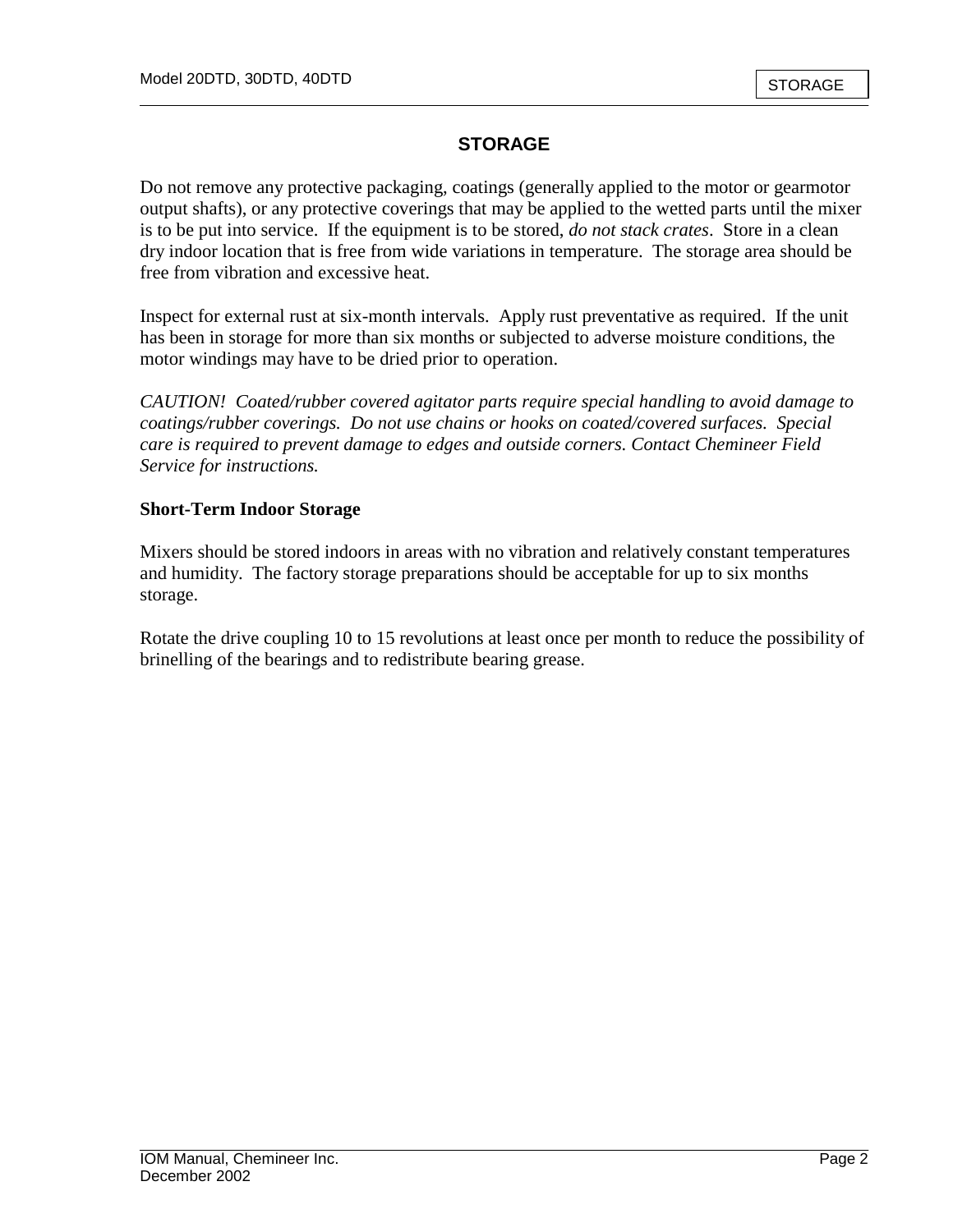*Refer to the mixer assembly drawing for the required support structure design loads.*

In designing the structure to accommodate bending moment, the structure should be sufficiently rigid so that the mixer extension shaft will not move more than 1/64 inch (.4mm) per foot of length due to deflection of the mounting system.

The agitator support in open tanks is typically constructed of two steel beams with lateral bracing. See *Table 1, below* for beam size.

| TANK DIAMETER, FT (M) |                           |        |        |              |        |        |        |      |        |        |
|-----------------------|---------------------------|--------|--------|--------------|--------|--------|--------|------|--------|--------|
| <b>MODEL</b>          |                           | 2.5    |        |              |        |        |        |      | 9      |        |
|                       | 61.)                      | (0.76) | (0.91) | (1.22)       | (1.52) | (1.83) | (2.13) | 2.44 | (2.74) | (3.05) |
| 20DTD                 | L2x2x3/16                 |        |        | L2.5x2.5x1/4 |        |        |        |      |        |        |
| 30DTD                 | L2x2x3/16                 |        |        | L2.5x2.5x1/4 |        |        |        |      |        |        |
| 40DTD                 | L2x2x3/16<br>L2.5x2.5x1/4 |        |        | C3x4.        |        |        |        |      |        |        |

#### **TABLE 1: RECOMMENDED BEAM SIZES**

Cells shaded in gray are "not recommended".

Diagonal bracing (45 degree) should be used between the span beams. The ends of the span beams should be boxed in. Both lateral bracing and diagonal bracing to be identical to span beams.

All model 20DTD, 30DTD, and 40DTD units are supplied with a flat plate assembly and rubber vibration isolators as standard. Refer to *Figure 1, page 4* for mounting dimensions.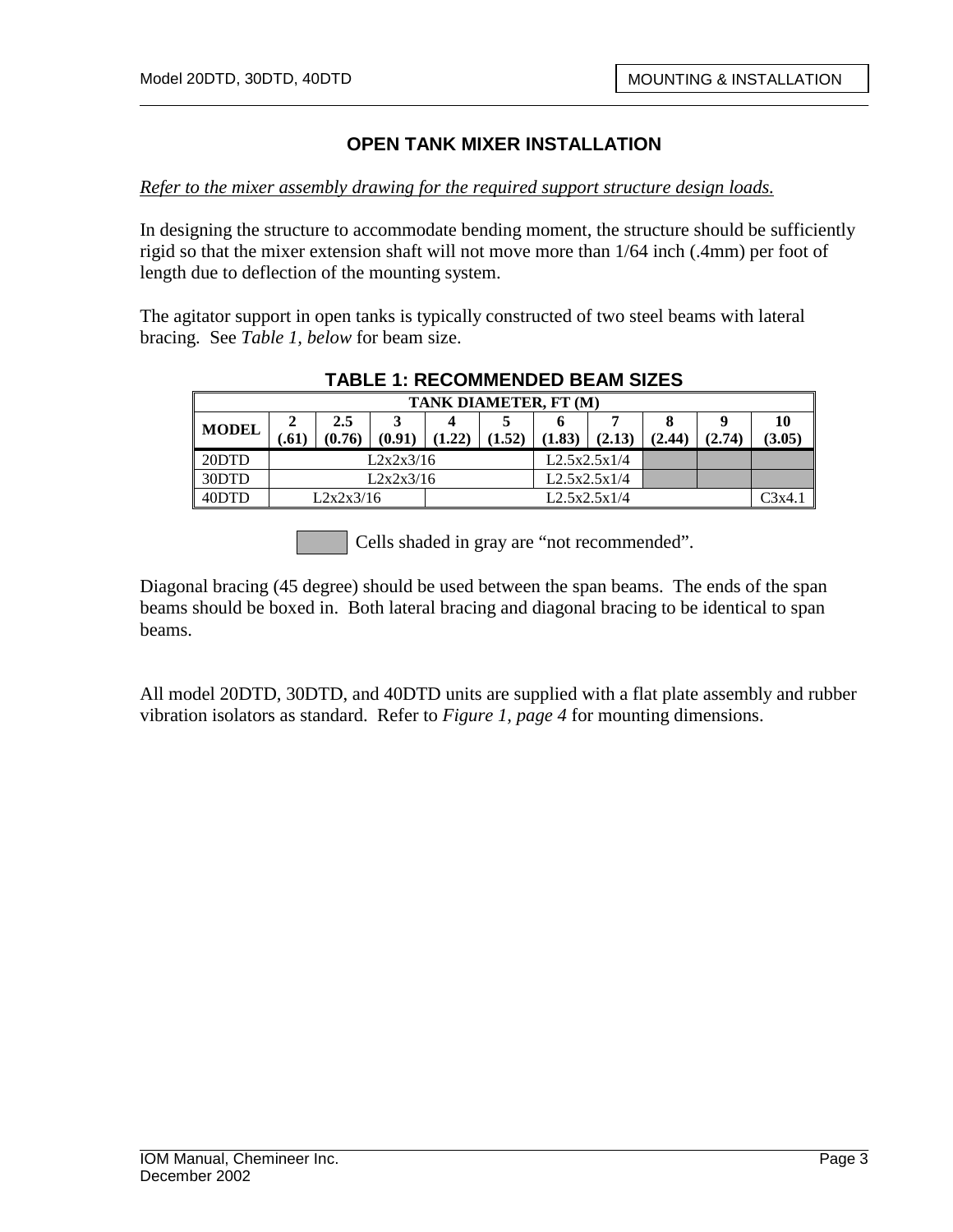

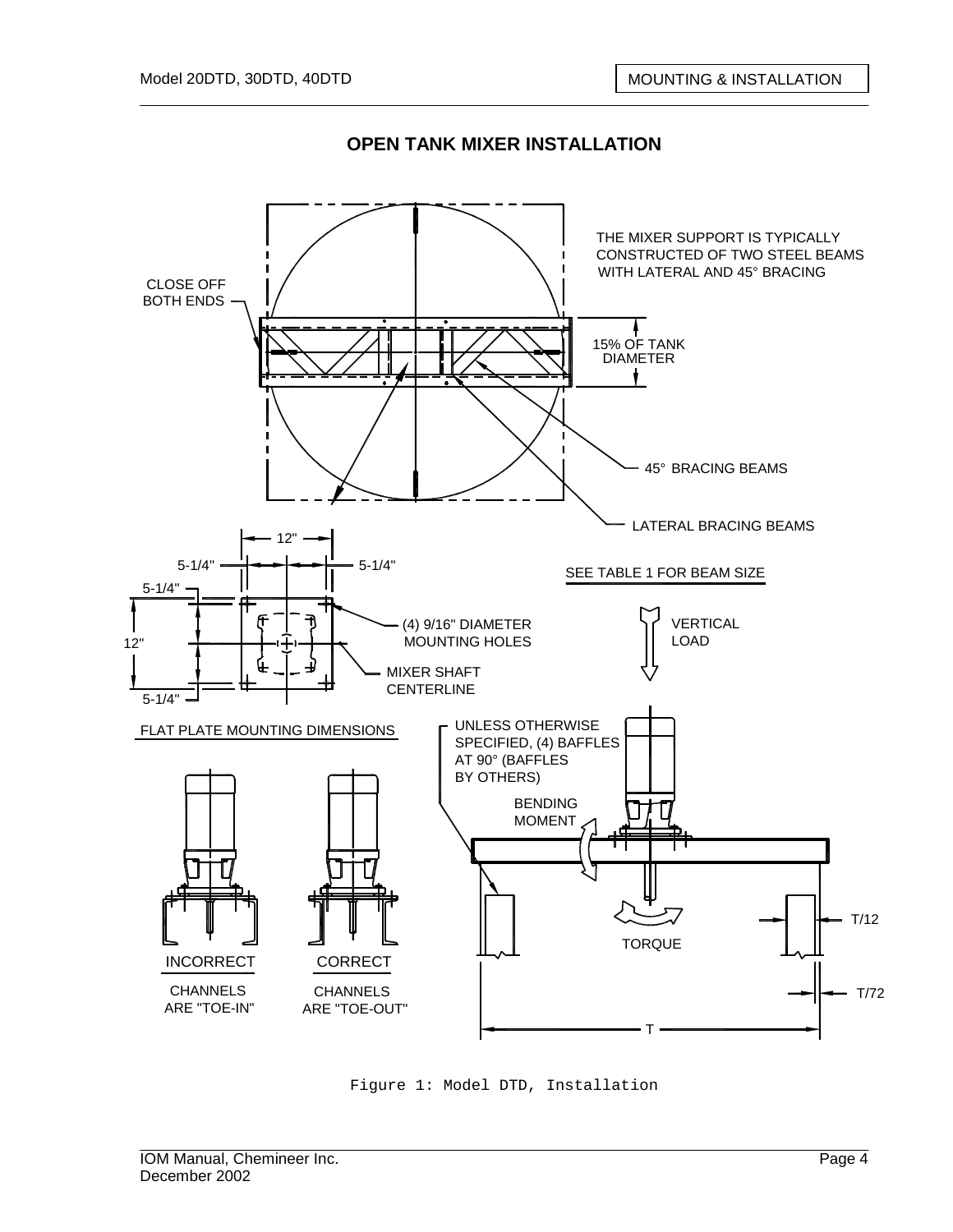#### *Correct unit installation requires both the unit assembly drawing and this manual.*

The model 20DTD is a gear reduced, beam mount mixer. The drive unit is typically shipped with the gearmotor (integral motor/gear reducer) **[105]** mounted to the cast aluminum housing **[201-03]**. A plated chuck drive shaft **[214]** coupling with bearing support extends from the housing for extension shaft attachment. Also in the main unit box may be separate cartons for the flat plate **[160]** mounting assembly, angle riser **[800]** assembly (if applicable), impellers or propellers **[500]** and all other required accessories. Shafting **[400]** is shipped separately.

The model 30DTD is a direct drive, beam mount mixer. The drive unit is typically shipped with the motor **[100]** mounted to the cast aluminum housing **[201-03]**. A plated chuck drive shaft **[214]**  coupling with bearing support extends from the housing for extension shaft attachment. Also in the main unit box may be separate cartons for the flat plate **[160]** mounting assembly, angle riser **[800]** assembly (if applicable), impellers or propellers **[500]** and all other required accessories. Shafting **[400]** is shipped separately.

The model 40DTD is a gear reduced, beam mount mixer. The drive unit is typically shipped with the gearmotor (integral motor/gear reducer) **[105]** mounted to the cast aluminum housing **[201-03]**. A plated flanged drive shaft **[216]** coupling with bearing support extends from the housing for flanged removable shaft coupling **[300]** attachment. Also in the main unit box may be separate cartons for the flat plate **[160]** mounting assembly, angle riser **[800]** assembly (if applicable), removable coupling **[300]** assembly, impellers or propellers **[500]** and all other required accessories. Shafting **[400]** is shipped separately.

#### *Be certain to locate all contents before discarding packaging materials.*

1. Remove all shipping constraints. A nylon strap, or similar, should be secured around the mixer housing **[201-03]** to lift and move the mixer. Please note the approximate net weight of the unit as shown on the assembly drawing and use caution when moving or lifting these items. *At no point during installation or maintenance of the mixer, should the extension shaft ever be used as a lifting point!* 

*WARNING: DO NOT connect the mixer to the power source until the unit is fully assembled and properly positioned in the vessel.* 

2. Remove the flat plate **[160]** assembly from the shipping carton and assemble to drive housing **[201-03]** as shown in *Figure 2, page 7 and Figure 3, page 8.* Mount drive to support structure using customer supplied fastener set (1/2" bolts).

*The mixer should never be mounted with the shaft and propeller(s) installed.*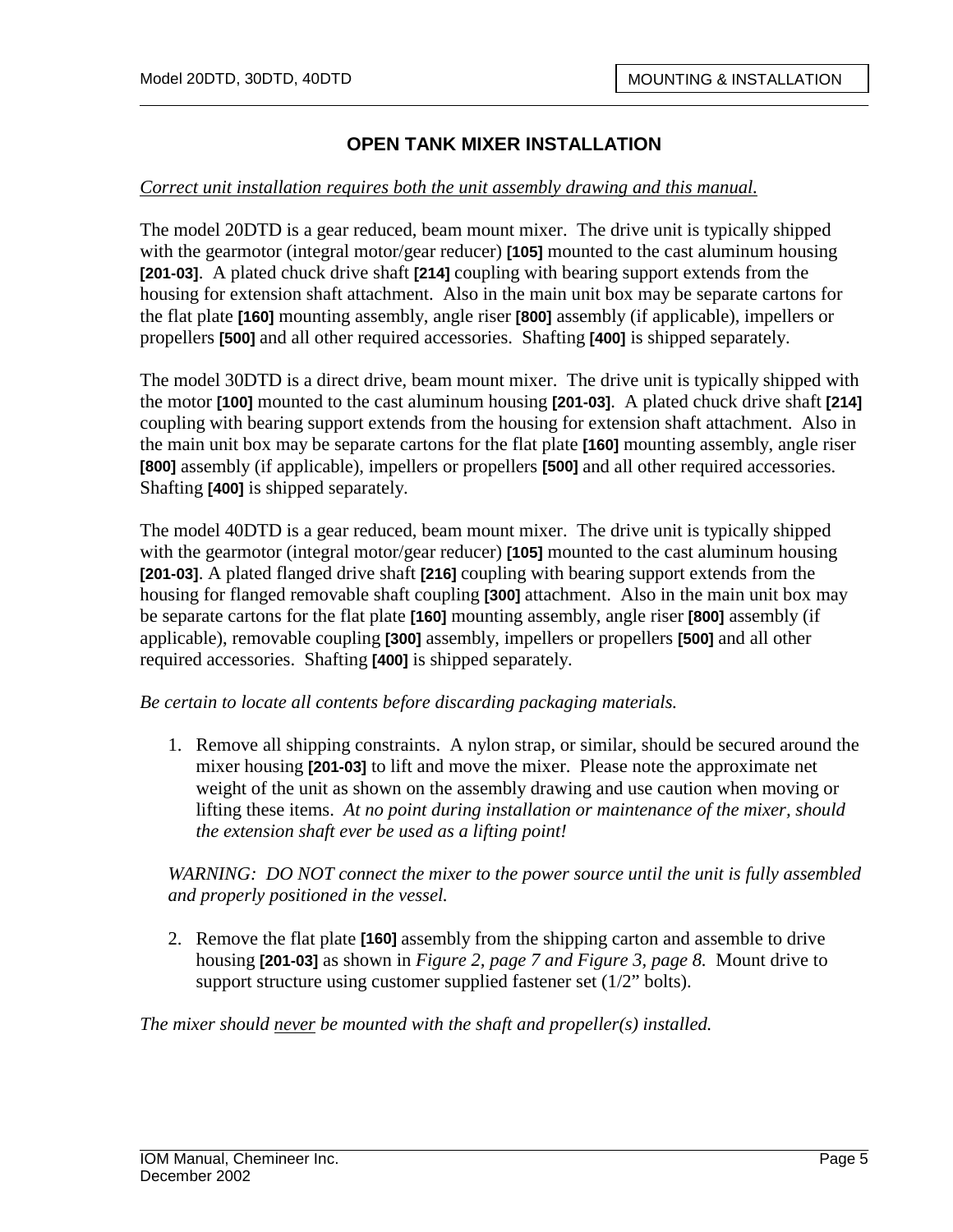- 3. For 20DTD and 30DTD units, assemble the extension shaft **[400]** to the drive housing assembly **[200]** by inserting the shaft end with the machined recess and "flats" into the chuck coupling **[214]** until the shaft bottoms out, approximately 5" (127mm). Orient the shaft to allow the chuck coupling setscrews  $\overline{[213]}$  (two at 90<sup>o</sup>) to engage the "flats". Tighten chuck setscrews **[213]** with a 3/16" hex key wrench.
- 4. For 40DTD units, clean the extension shaft **[400]** turndown diameter and the removable shaft coupling **[301-02]** bore. Make sure both surfaces are completely dry and free from any burrs or nicks. Install the shaft key **[307-02]** into the extension shaft keyway, making sure it is fully bottomed into the keyway. Install the coupling over the shaft end. Install shaft bolt, lockwasher and flatwasher **[304, 305, 306]** and torque to the value shown in *Table 3, page 16*. Engage the two coupling setscrews **[308]** onto the shaft key **[307-02]**. Install two coupling bolts and lockwashers **[302, 303]** at 180<sup>°</sup>. Tighten the bolts to engage the tenon and pull the removable coupling **[301-02]** and flanged drive shaft **[216]** coupling faces together. Install and tighten the remaining coupling bolts and lockwashers. Torque bolts to the value shown in *Table 3*.
- 5. For single impeller assemblies, install the impeller with the lower hub face even with the shaft end. Impeller orientation should allow the driving edge of the impeller to pump toward the bottom of the mixing vessel. Tighten the impeller setscrews (typically quantity two).

For dual impeller assemblies, space the upper impeller at a recommended minimum of two impeller diameters and maximum of three impeller diameters above the lower impeller. The lower impeller should be a minimum of one impeller diameter below the liquid surface at all times during mixer operation.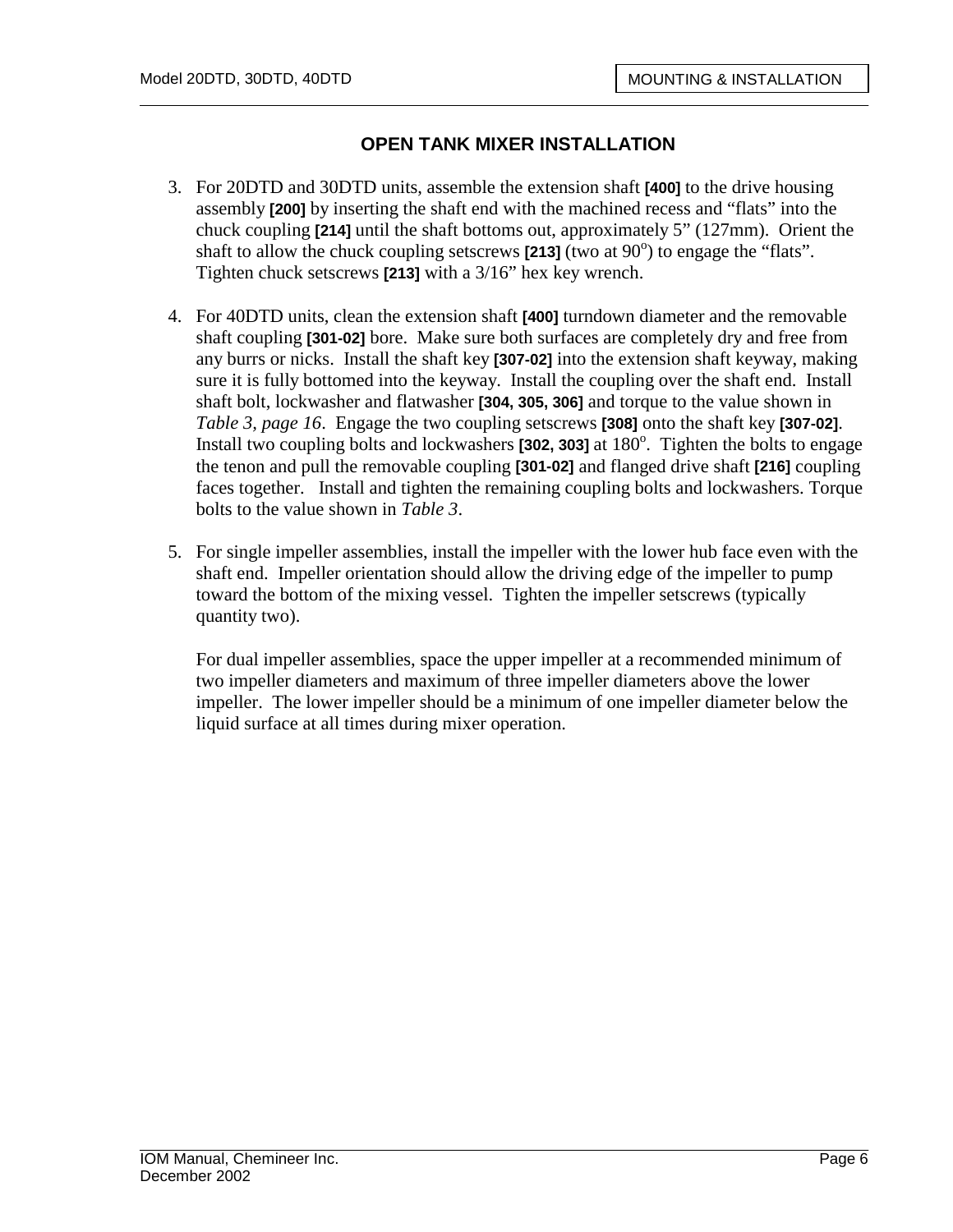

Figure 2: Models 20DTD, 40DTD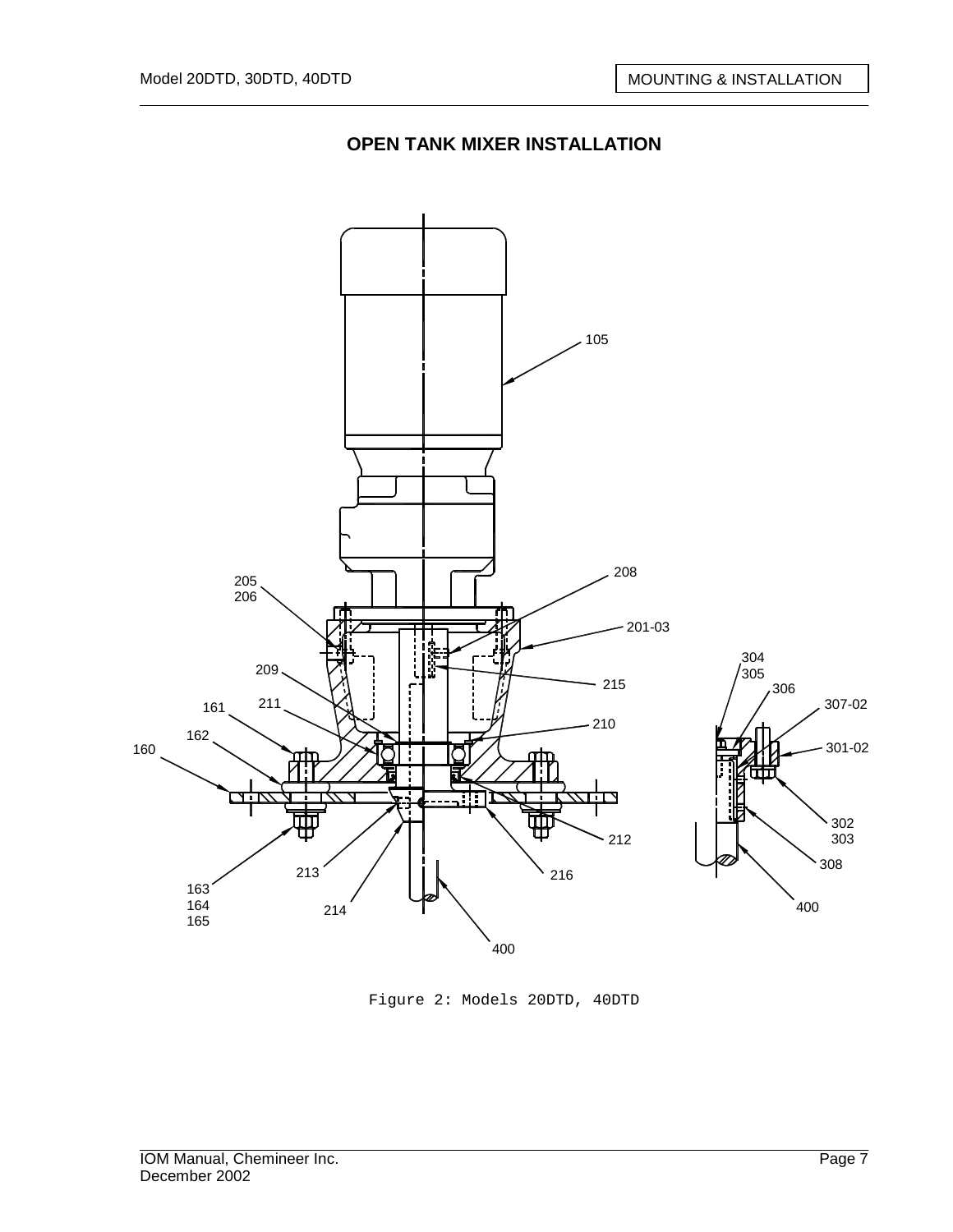

Figure 3: Model 30DTD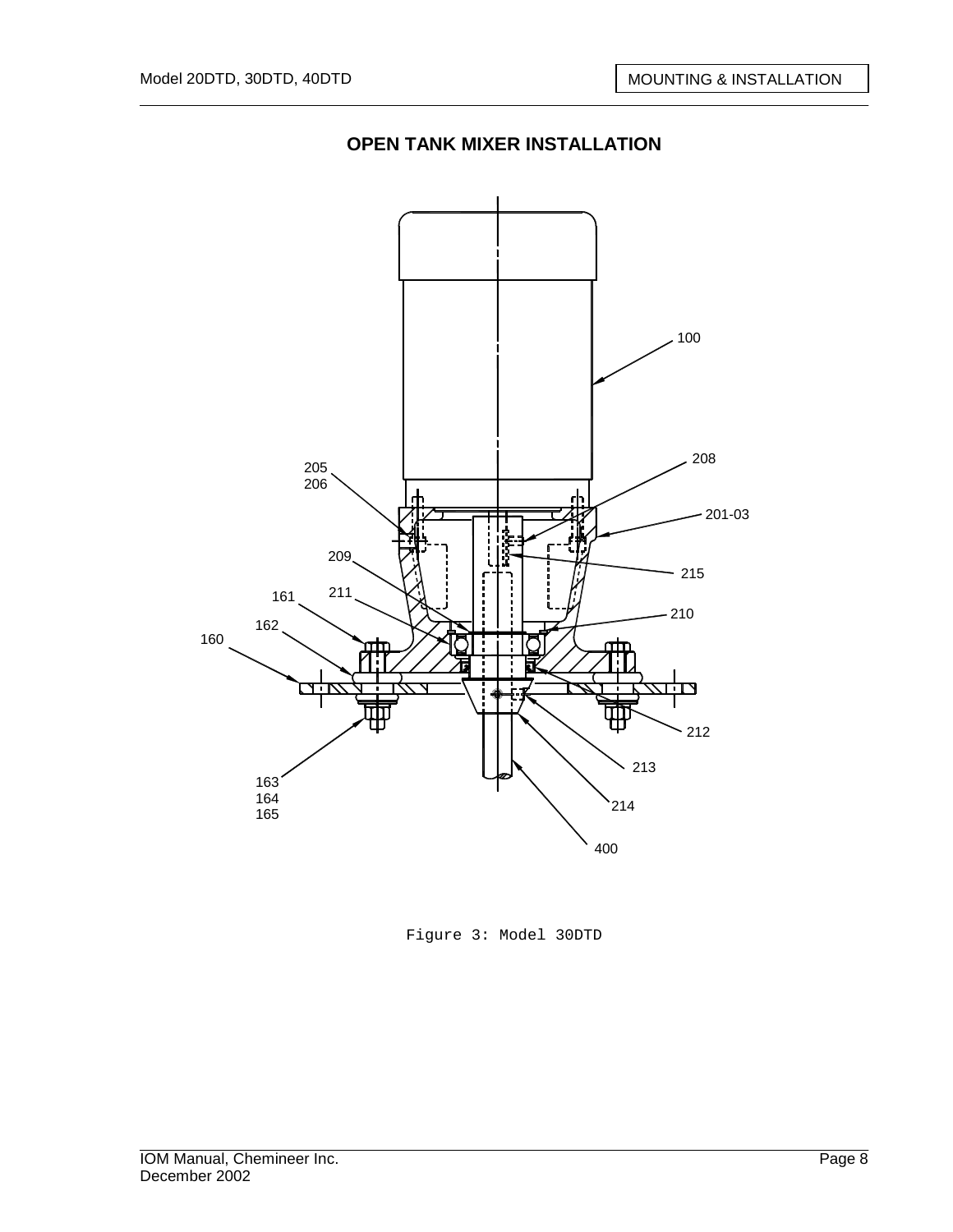#### **OPEN TANK MIXER INSTALLATION OPTIONAL ANGLE RISERS**

Optional  $10^{\circ}$  angle risers are available for these units.

If angle risers are supplied, refer to *Figure 4, below*. *The drive unit may be angle mounted in any orientation.* Unit will attach to support structure using customer supplied fastener set (1/2" bolts).



Figure 4: Angle Riser Mounting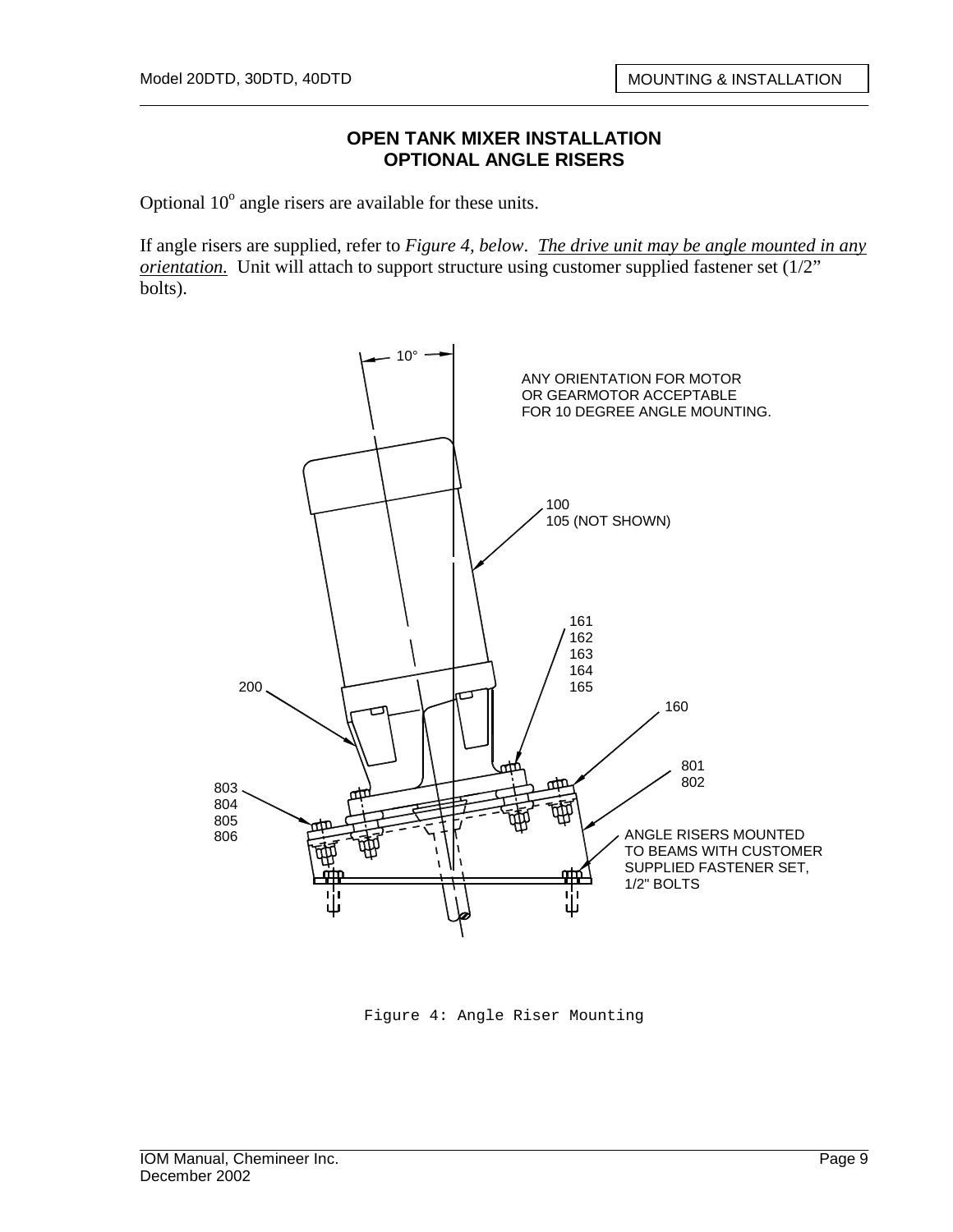

#### **OPEN TANK MIXER INSTALLATION OPTIONAL ANGLE RISERS**

Figure 5: Angle Mount Installation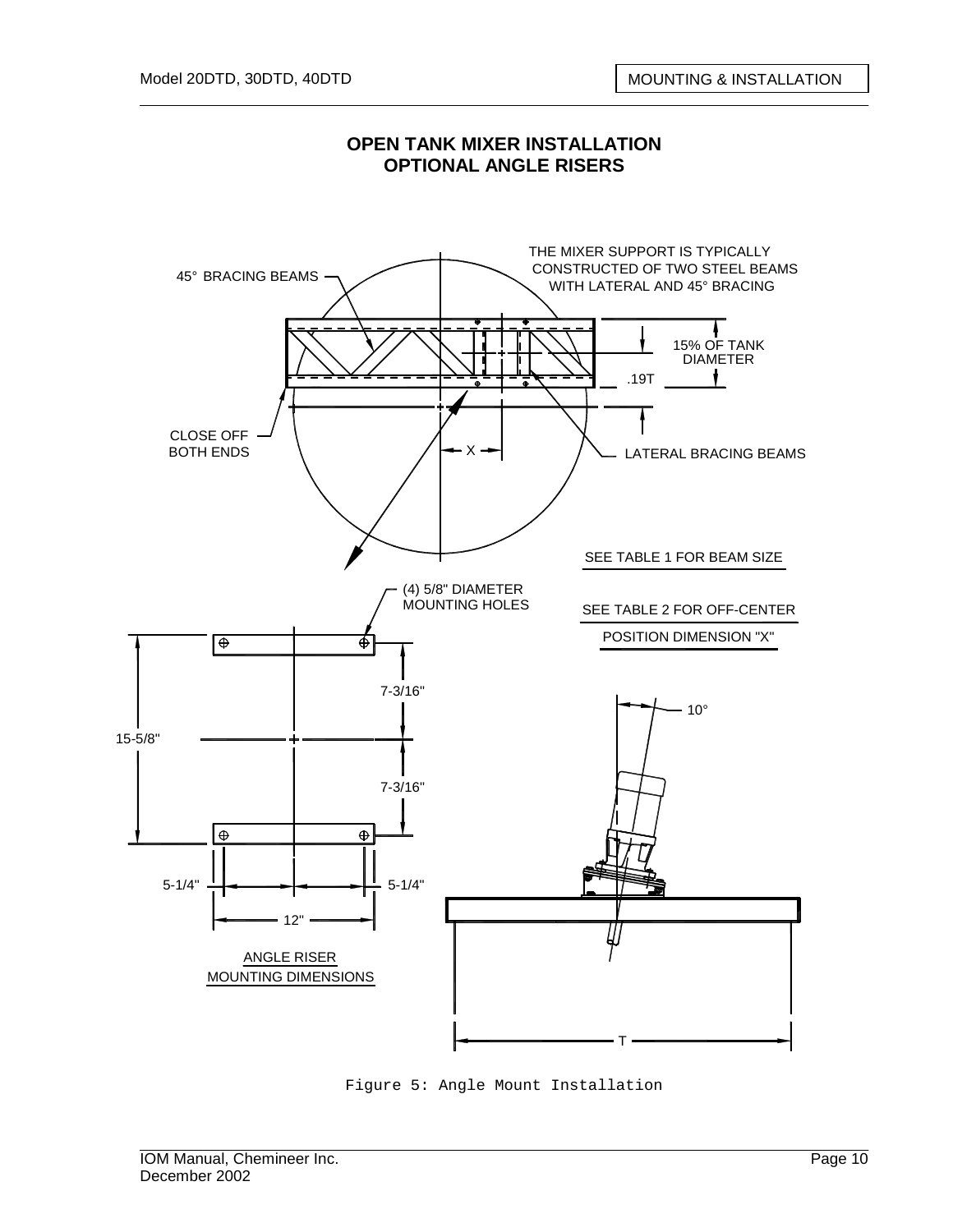#### **OPEN TANK MIXER INSTALLATION OPTIONAL ANGLE RISERS**

#### **TABLE 2: OFF-CENTER POSITIONING**

| <b>SHAFT EXTENSION RANGE</b><br>IN(MM) | "X" DIMENSION,<br>IN(MM) | <b>MINIMUM TANK</b><br>DIAMETER "T", IN (MM) |
|----------------------------------------|--------------------------|----------------------------------------------|
| $20" - 37" (508 - 940)$                | 5''(127)                 | 18" (457)                                    |
| $38" - 53" (965 - 1346)$               | $7.5$ " (191)            | $22$ " (559)                                 |
| $54" - 76" (1372 - 1930)$              | $10.75$ " (273)          | $32$ " (813)                                 |
| $77" - 110"$ (1956 – 2794)             | $15.5$ " (394)           | $46$ " (1168)                                |
| $111" - 135" (2819 - 3429)$            | $21.25$ " (540)          | (1626)<br>64"                                |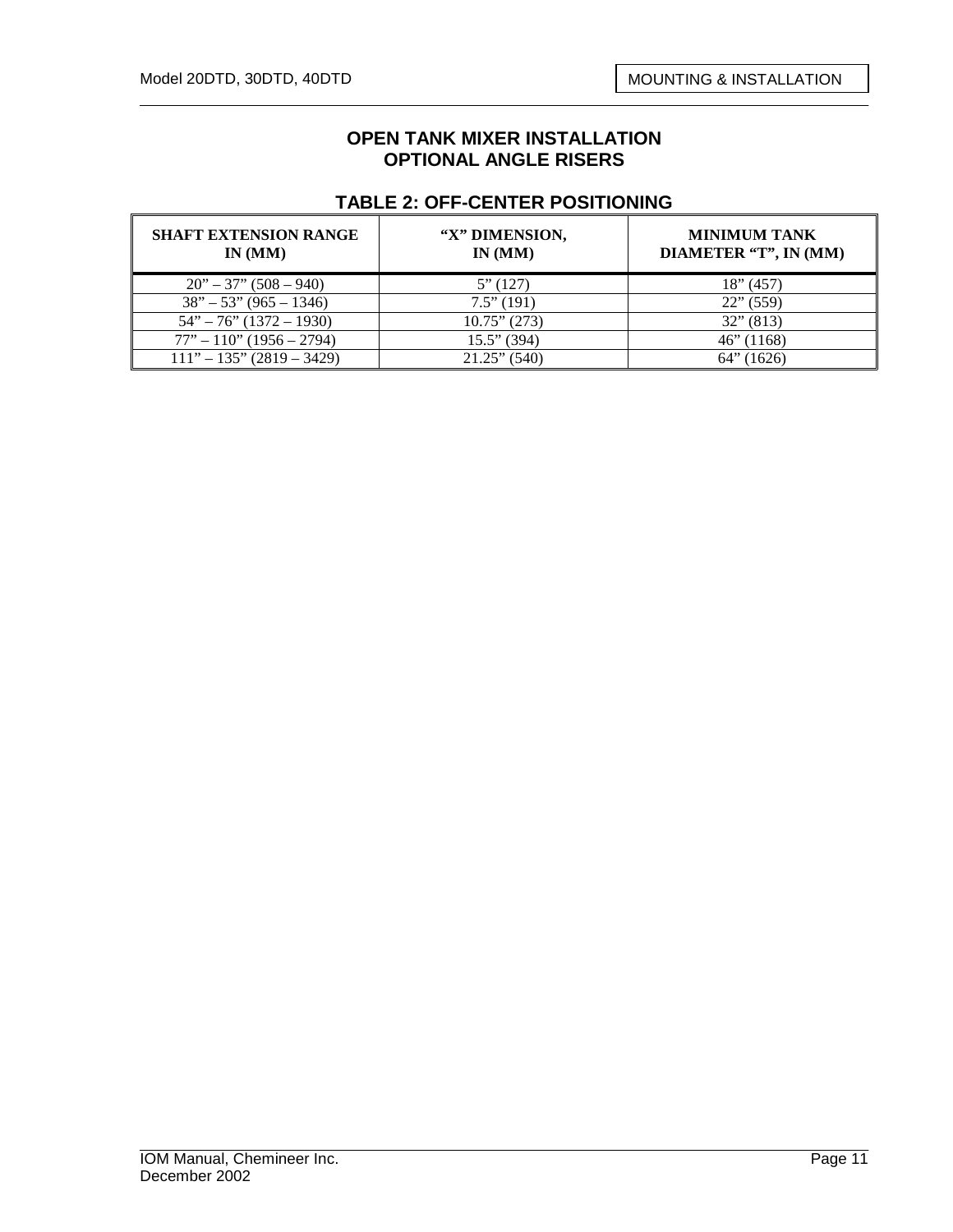## **MIXER INSTALLATION ELECTRIC MOTORS, GEARMOTORS**

- 1. Check the nameplate data on the motor/gearmotor to assure that the available power supply agrees with the motor requirements. Protective devices should be of the proper size and rating to safely carry the load and interrupt the circuit on overloads.
- 2. If the motor/gearmotor has been stored in a damp location, the windings may require drying.

*NOTE: Do not obstruct the normal flow of ventilating air through or over the motor/gearmotor.* 

- 3. Many of the motors supplied with this product are dual voltage. The motor cord supplied with a single phase motor is applicable for use on 125V systems only. Customer is responsible for supplying all necessary motor connections and for properly wiring the motors. Refer to wiring diagrams *Figures 6 and 7, pages 13 and 14*, for gearmotor connections and *Figure 8, page 15* for normal motor connections. Consult *Chemineer Field Service* if there are any questions pertaining to the installation or operation of the motor or mixer unit.
- 4. Connect the motor/gearmotor in accordance with the National Electric Code and local requirements, but do not make the connections permanent until the motor/gearmotor rotation has been checked. Jog the motor/gearmotor to check for correct rotation prior to securing wiring. Refer to unit assembly drawing for unit rotation direction. If any additional motor/gearmotor auxiliary devices such as space heaters or temperature sensors are used, connect them in proper circuits and insulate them from motor/gearmotor power cables.

## **AIR MOTORS**

- 1. Air motors are designed to be driven by compressed air. Under no circumstances should they be driven with any other type of gas, fluids, particles, solids, or any substance mixed with air.
- 2. The muffler is shipped uninstalled on the air motor. Always install a moisture trap and filter in the air line ahead of the motor.
- 3. "Reversible" type air motors will work equally in both directions. A 4-way valve may be connected to both air ports to allow reversible operation. For efficiency of output and control of speed, use air lines of the same size or the next larger pipe size than the intake port of the motor.
- 4. *Lubrication of the air motor is required.* Refer to *Lubrication* section of this manual for more information.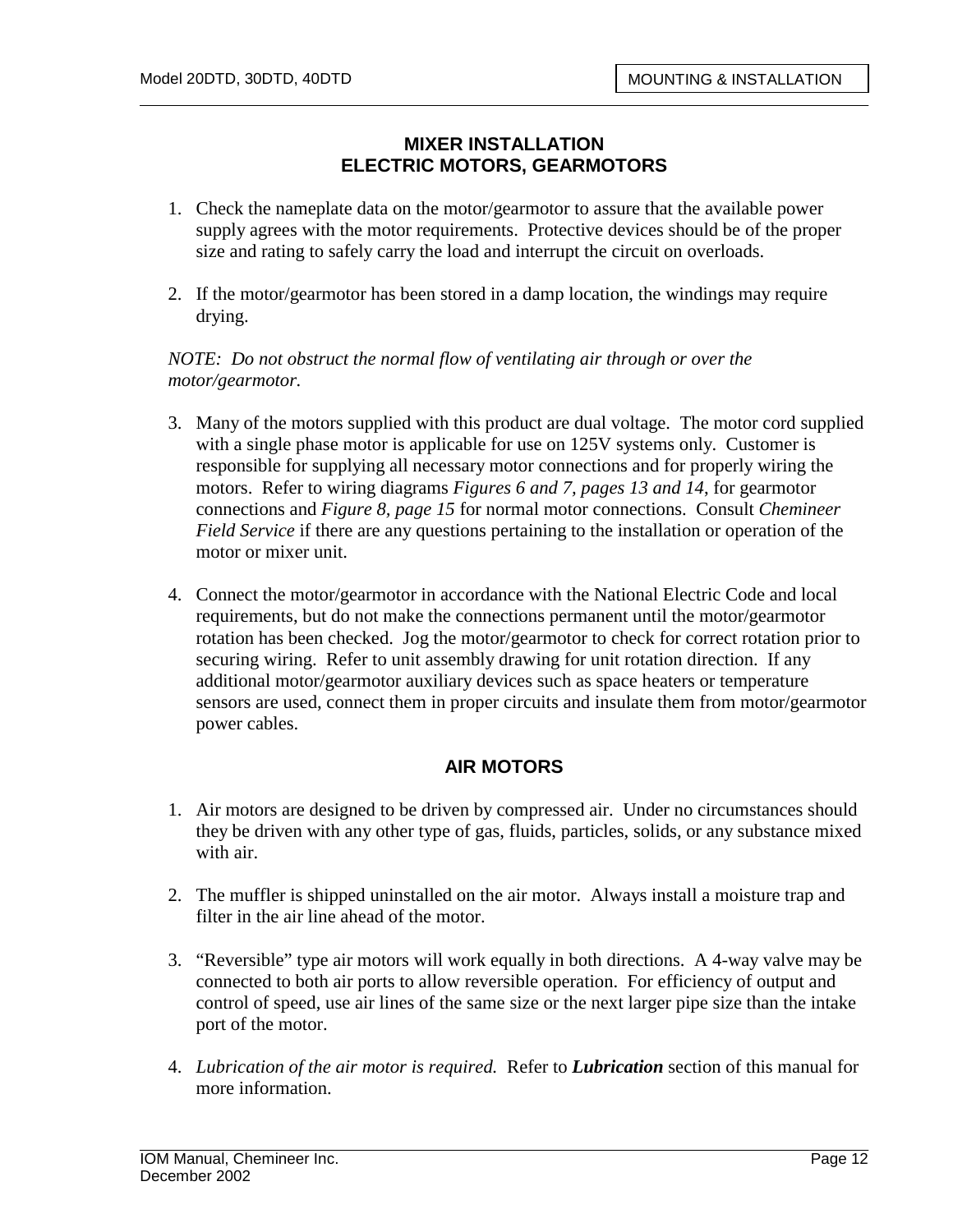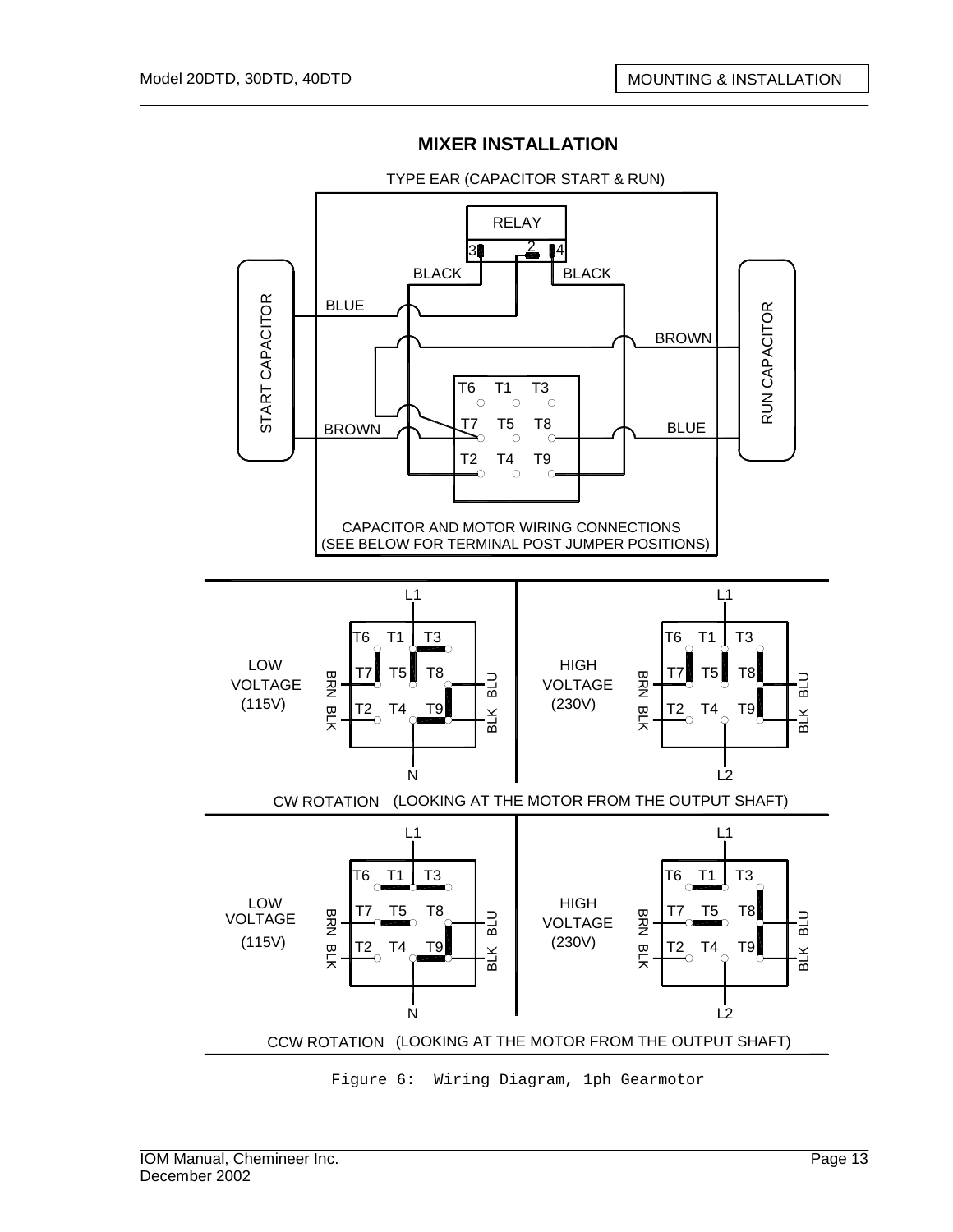

CHECK MOTOR LEADS WITH CONNECTION DIAGRAMS ON MOTOR NAMEPLATE OR CONDUIT BOX FOR PROPER WIRING

CHECK THE MIXER SHAFT ROTATION AGAINST THE PROPER ROTATION INDICATED ON THE ASSEMBLY DRAWING

NOTE:

THE NORMAL GEARMOTOR OUTPUT SHAFT ROTATION SHOULD BE CCW WHEN LOOKING AT THE GEARMOTOR FROM THE OUTPUT SHAFT END. THE NORMAL MIXER SHAFT ROTATION IS CW WHEN LOOKING INTO THE TANK FOR STANDARD ROTATION IMPELLERS.

Figure 7: Wiring Diagram, 3ph Gearmotor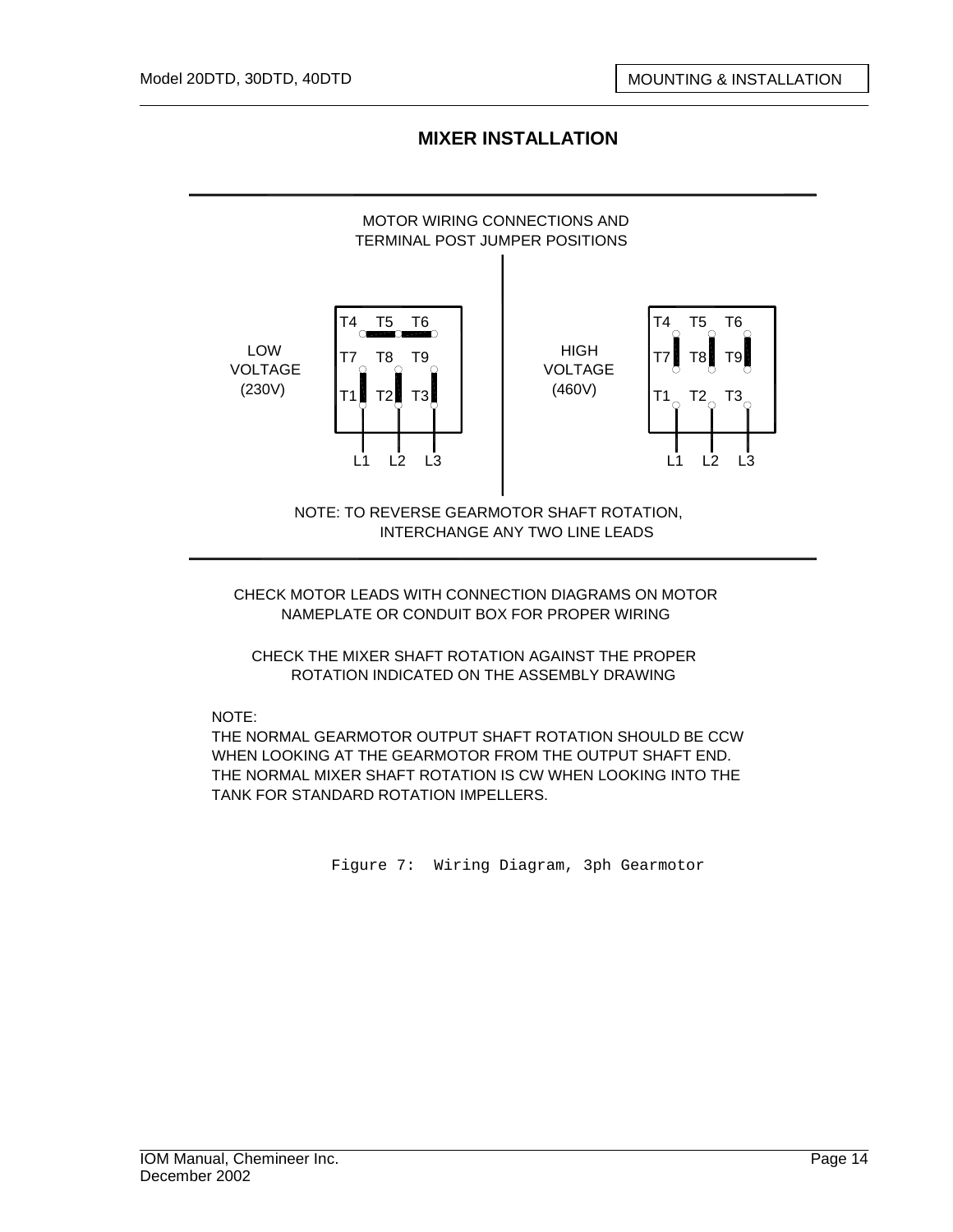

NAMEPLATE OR CONDUIT BOX FOR PROPER WIRING

CHECK THE MIXER SHAFT ROTATION AGAINST THE PROPER ROTATION INDICATED ON THE ASSEMBLY DRAWING

NOTE:

THE NORMAL MOTOR SHAFT ROTATION SHOULD BE CCW WHEN LOOKING AT THE MOTOR FROM THE SHAFT END. THE NORMAL MIXER SHAFT ROTATION IS CW WHEN LOOKING INTO THE TANK FOR STANDARD ROTATION IMPELLERS.

Figure 8: Wiring Diagram, Motors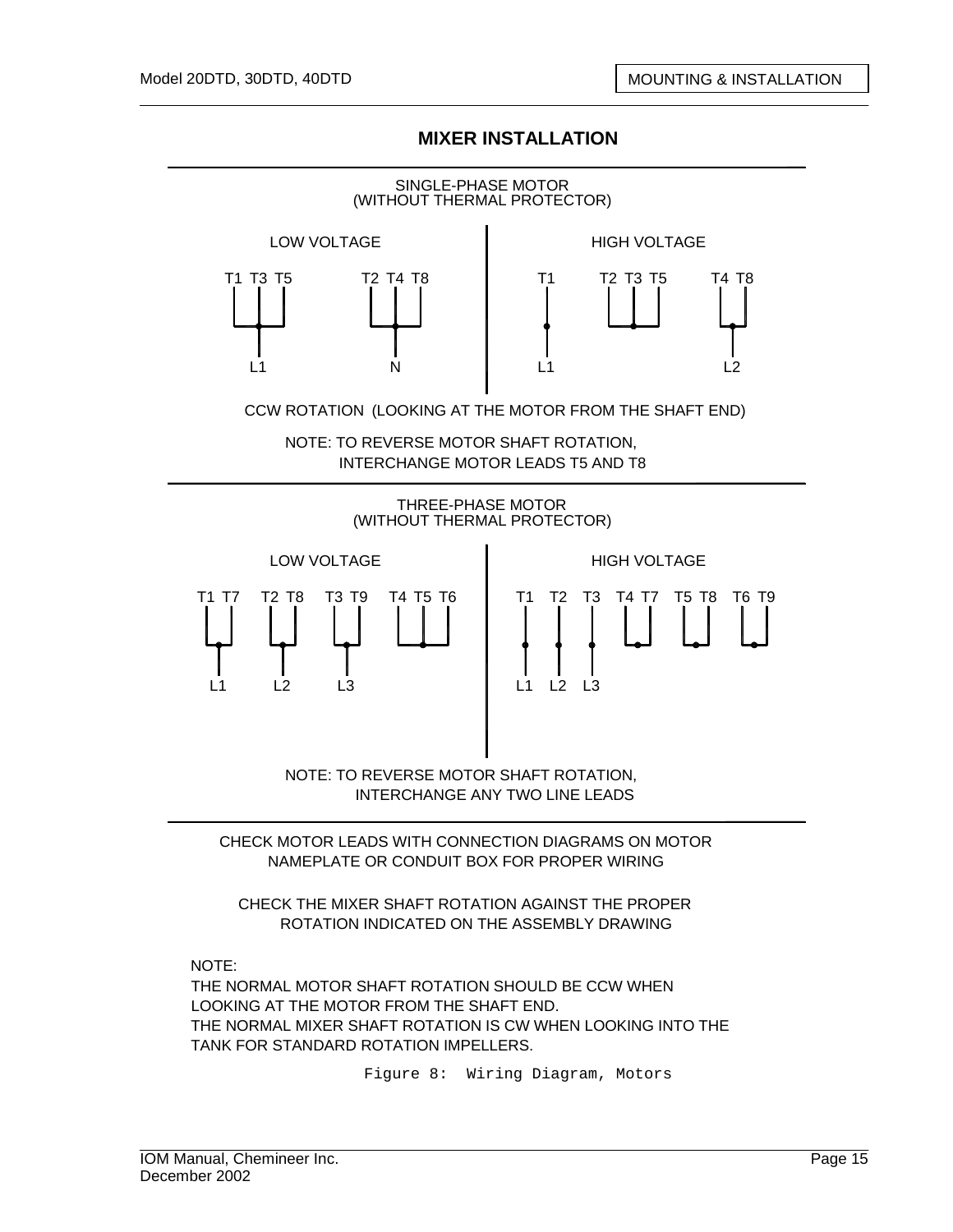## **TABLE 3: BOLT TIGHTENING TORQUE**

| <b>BOLT SIZE</b> |              | <b>CARBON STEEL (1)</b> | 300 SERIES STAINLESS <sup>(2)</sup> |     |              |     |
|------------------|--------------|-------------------------|-------------------------------------|-----|--------------|-----|
|                  |              | <b>GRADE 2</b>          | <b>GRADE 5</b>                      |     |              |     |
|                  | <b>Ft-lb</b> | Nm                      | <b>Ft-lb</b>                        | Nm  | <b>Ft-lb</b> | Nm  |
| $1/4 - 20$       | 4.1          | 5.6                     |                                     | 8.1 | 4.1          | 5.6 |
| $5/16-18$        | 8.3          |                         | 13                                  | 17  | 8.3          | 11  |
| $3/8 - 16$       | 15           | 20                      | 23                                  | 31  | 15           | 20  |
| $1/2 - 13$       | 38           | 51                      | 56                                  | 76  | 38           | 51  |
| $5/8 - 11$       | 68           | 92                      | 113                                 | 153 | 68           | 92  |
| $3/4 - 10$       | 120          | 163                     | 200                                 | 271 | 120          | 163 |

Tighten all fasteners to values shown unless specifically instructed to do otherwise. Lubricate all fasteners at assembly with grease, oil or an anti-seize material. Bolt threads and contact surfaces of bolt heads and nuts should be lubricated.

 $^{(1)}$ If fasteners cannot be lubricated, multiply table values by 1.33.

<sup>(2)</sup>If fasteners cannot be lubricated, multiply table values by 1.25.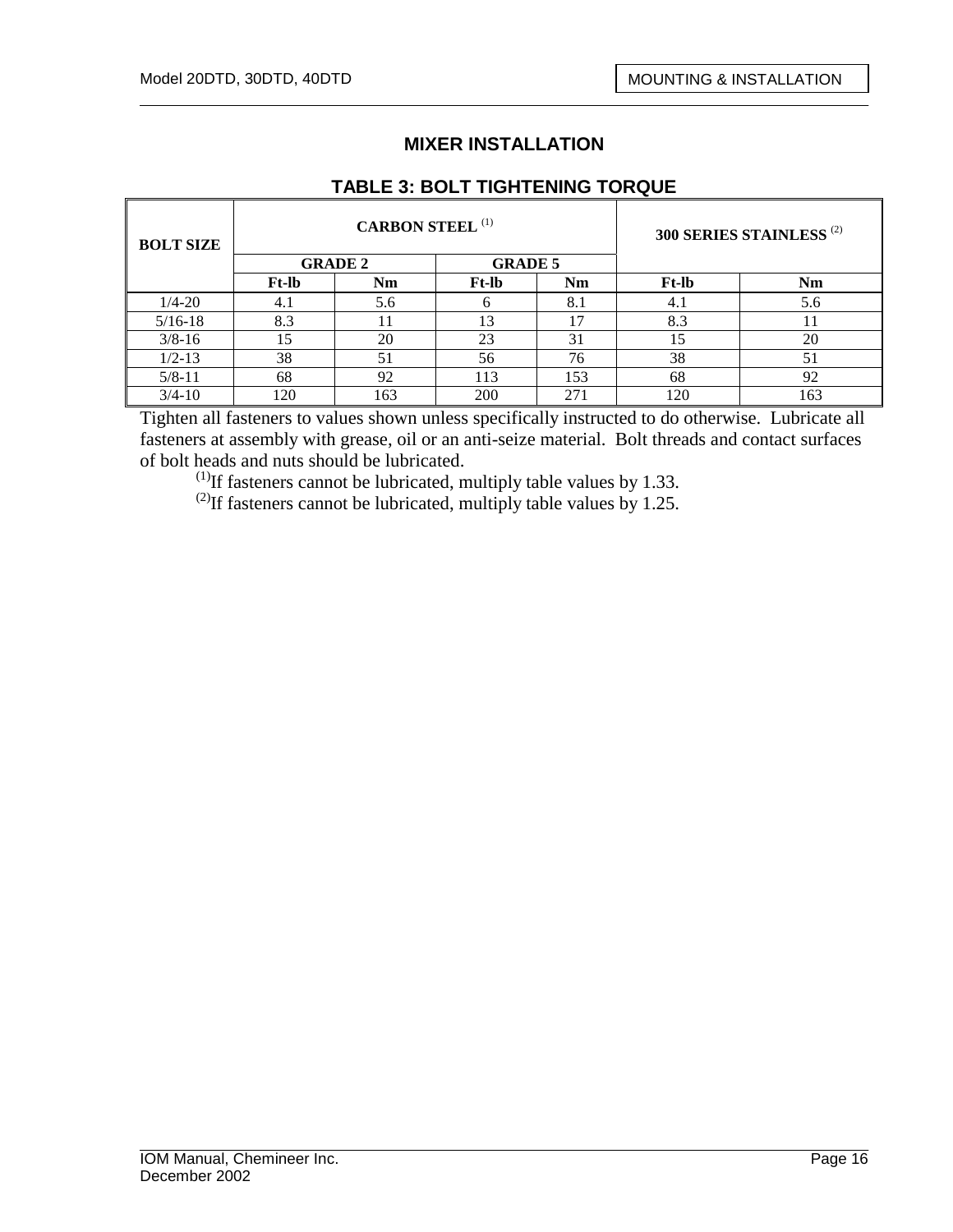## **LUBRICATION**

This section defines the proper oils and greases that must be used with this equipment.

#### **ELECTRIC MOTOR – MODEL 30DT**

The motor bearings have been properly greased by the manufacturer. Motor bearings should be regreased at 12-month intervals when installed in clean, dry environments, or every six months for heavy duty and dusty locations. Any good quality general purpose grease consisting of a refined base oil stock and a lithium or calcium-complex based soap, with an NLGI No. 2 classification, will work satisfactorily. Most major oil companies offer such products, usually with extreme pressure (EP) additives for additional protection. *Table 5, page 18* lists some commonly available greases.

When regreasing, stop the motor, remove the outlet plug and add grease according to *Table 4*  with a hand lever gun only. Run the motor for about ten minutes before replacing the outlet plug. Certain TEFC motors have a spring relief outlet fitting on the fan end. If the outlet plug is not accessible at the surface of the hood, it is the spring relief type and need not be removed when regreasing.

*CAUTION! Overgreasing is a major cause of bearing and motor failure.*

| <b>MOTOR</b><br><b>FRAME</b> | <b>RELIANCE</b> |               |        | <b>LEESON</b>   | <b>BALDOR</b>   |     |
|------------------------------|-----------------|---------------|--------|-----------------|-----------------|-----|
| <b>SIZE</b>                  | $in^3$          | $\text{cm}^3$ | $in^3$ | cm <sub>z</sub> | $in^2$          | cm  |
| 56C                          | sealed for life |               |        | sealed for life | sealed for life |     |
| 140TC                        | sealed for life |               |        | sealed for life | 0.6             | 9.8 |

#### **TABLE 4: MOTOR BEARING GREASE ADDITION**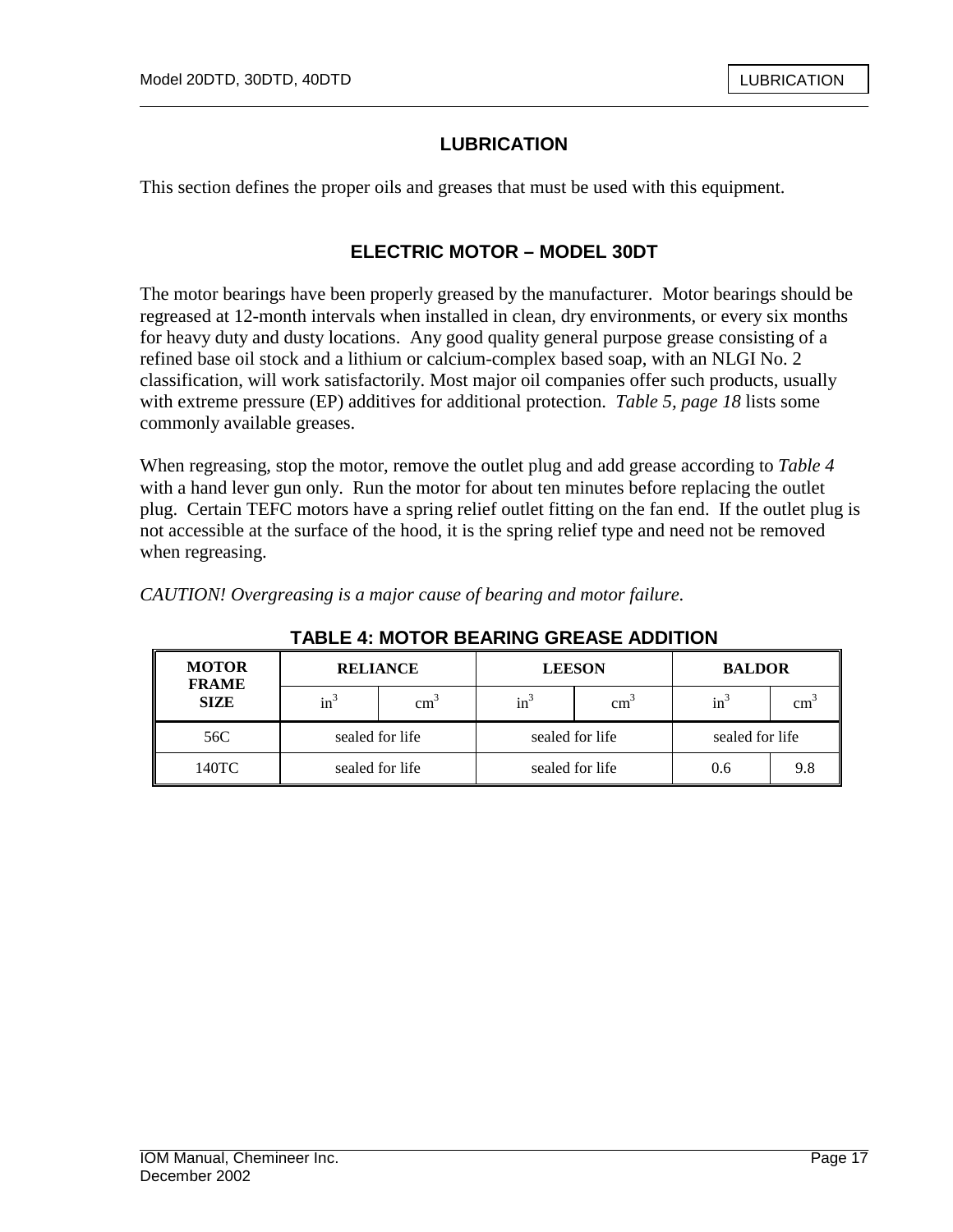$\mathbb{F}$ 

7

## **ELECTRIC MOTOR – MODEL 30DT**

## **TABLE 5: TYPICAL NLGI NO. 2 GREASES**

| For Ambient Temperature Range of $0^{\circ}$ to $104^{\circ}$ F (-18° to 40° C) |                                       |                                       |  |  |  |
|---------------------------------------------------------------------------------|---------------------------------------|---------------------------------------|--|--|--|
| <b>MANUFACTURER</b>                                                             | <b>GENERAL PURPOSE</b>                | EP                                    |  |  |  |
| Amoco Oil Co.                                                                   | Amolith grease: Grade 2               | Amolith grease: Grade 2EP             |  |  |  |
| Ashland Oil Co.                                                                 |                                       | Multi-lube Lithium EP grease: Grade 2 |  |  |  |
|                                                                                 |                                       | EP Lithium #2                         |  |  |  |
| Chevron U.S.A.Inc.                                                              | Industrial grease:<br>Grade medium    | Dura-Lith greases EP: Grade 2         |  |  |  |
| CITGO Petroleum Corp.                                                           |                                       | Premium Lithium EP grease: Grade 2    |  |  |  |
| Conoco Inc.                                                                     |                                       | EP Conolith grease: Grade 2           |  |  |  |
| Exxon Co. U.S.A.                                                                | Unirex N: Grade 2                     | Nebula EP: Grade 2                    |  |  |  |
|                                                                                 |                                       | Ronex MP: Grade 2                     |  |  |  |
| Mobil Oil Corp.                                                                 |                                       | Mobilux EP 2                          |  |  |  |
| Pennzoil Products Co.                                                           |                                       | Pennlith EP grease 712                |  |  |  |
| Phillips 66 Co.                                                                 | Philube L Multi-purpose<br>grease L-2 | Philube EP grease: EP-2               |  |  |  |
| Shell Oil Co.                                                                   | Alvania grease 2                      | Alvania grease EP 2                   |  |  |  |
|                                                                                 |                                       | Alvania grease EP LF 2                |  |  |  |
| Texaco Lubricants Co.                                                           | Premium RB grease                     | Multifak EP <sub>2</sub>              |  |  |  |
| Unocal 76                                                                       |                                       | Unoba EP grease: Grade 2              |  |  |  |
|                                                                                 |                                       | Multiplex EP: Grade 2                 |  |  |  |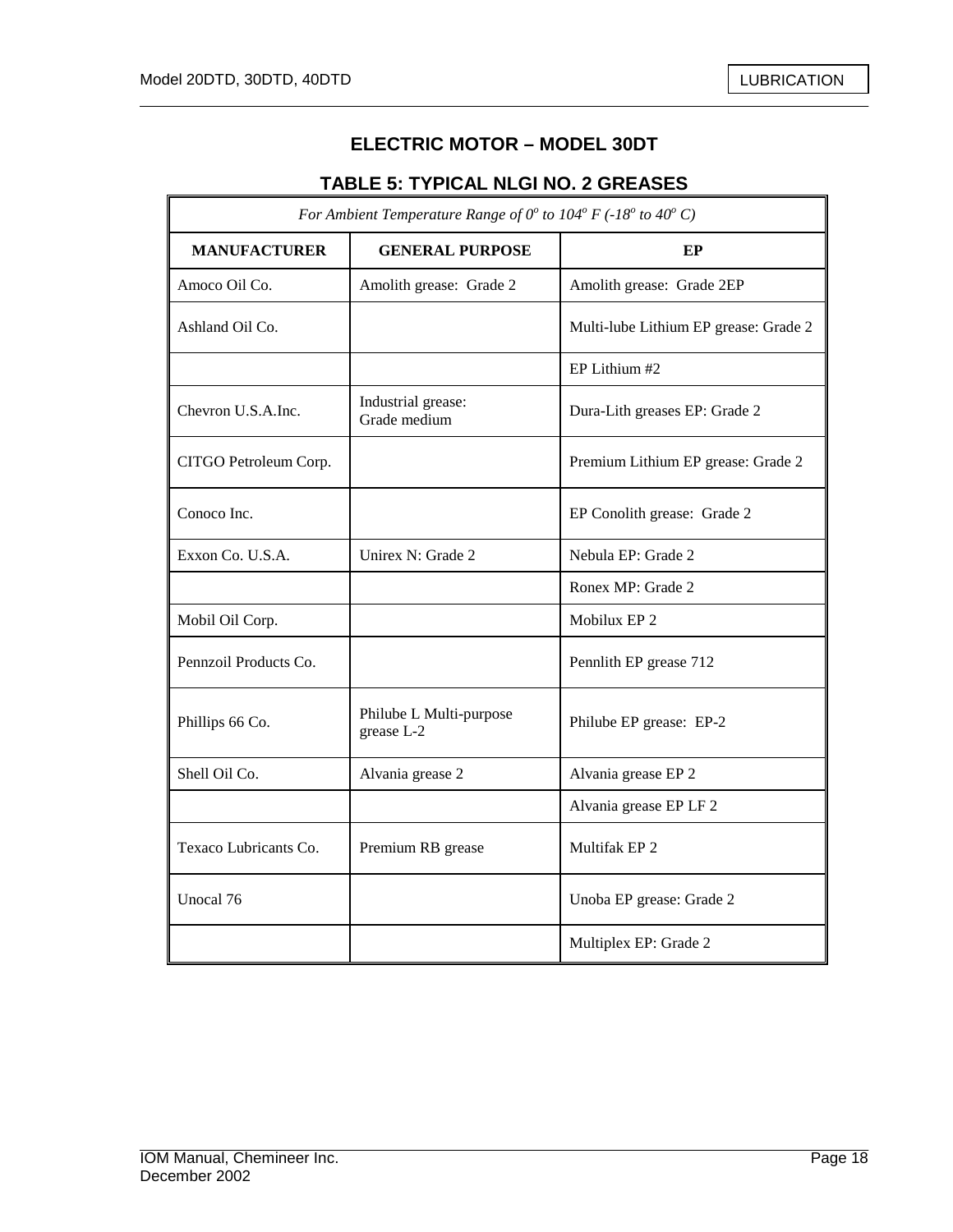## **ELECTRIC MOTOR – MODEL 30DT**

The following table may be used as a guide in determining frequency of lubrication. The periods listed assume a clean, dry environment with an ambient temperature not exceeding  $104^{\circ}F(40^{\circ}C)$ . If conditions are less desirable than this, adjust the frequency accordingly. (*Table 6* is for motor speeds 1800 RPM or slower).

| <b>DUTY</b>    | <b>LUBRICATION INTERVAL</b><br>(Months) |
|----------------|-----------------------------------------|
| Intermittent   | 36                                      |
| 8-16 Hours/Day | 30                                      |
| Continuous     | $\gamma_{\varDelta}$                    |

**TABLE 6: LUBRICATION FREQUENCY** 

## **AIR MOTOR – MODEL 30DT**

*Lubrication of the air motor is required.* An automatic air line lubricator must be installed in the air line just ahead of the air motor. The lubricator should be adjusted to feed one drop of oil for every 50-75 CFM of air going through the motor. Detergent SAE #10 automotive engine oil or equivalent is the recommended air motor lubricant.

## **GEARMOTOR – MODELS 20DT, 40DT**

The gearmotor (gear reducer) has been permanently lubricated with mineral oil, ISO 220 grade, acceptable for operation in ambient temperatures not exceeding  $104^{\circ}F(40^{\circ}C)$ . The gearmotor can be operated at up to a 10 degree off vertical mounting angle, any orientation.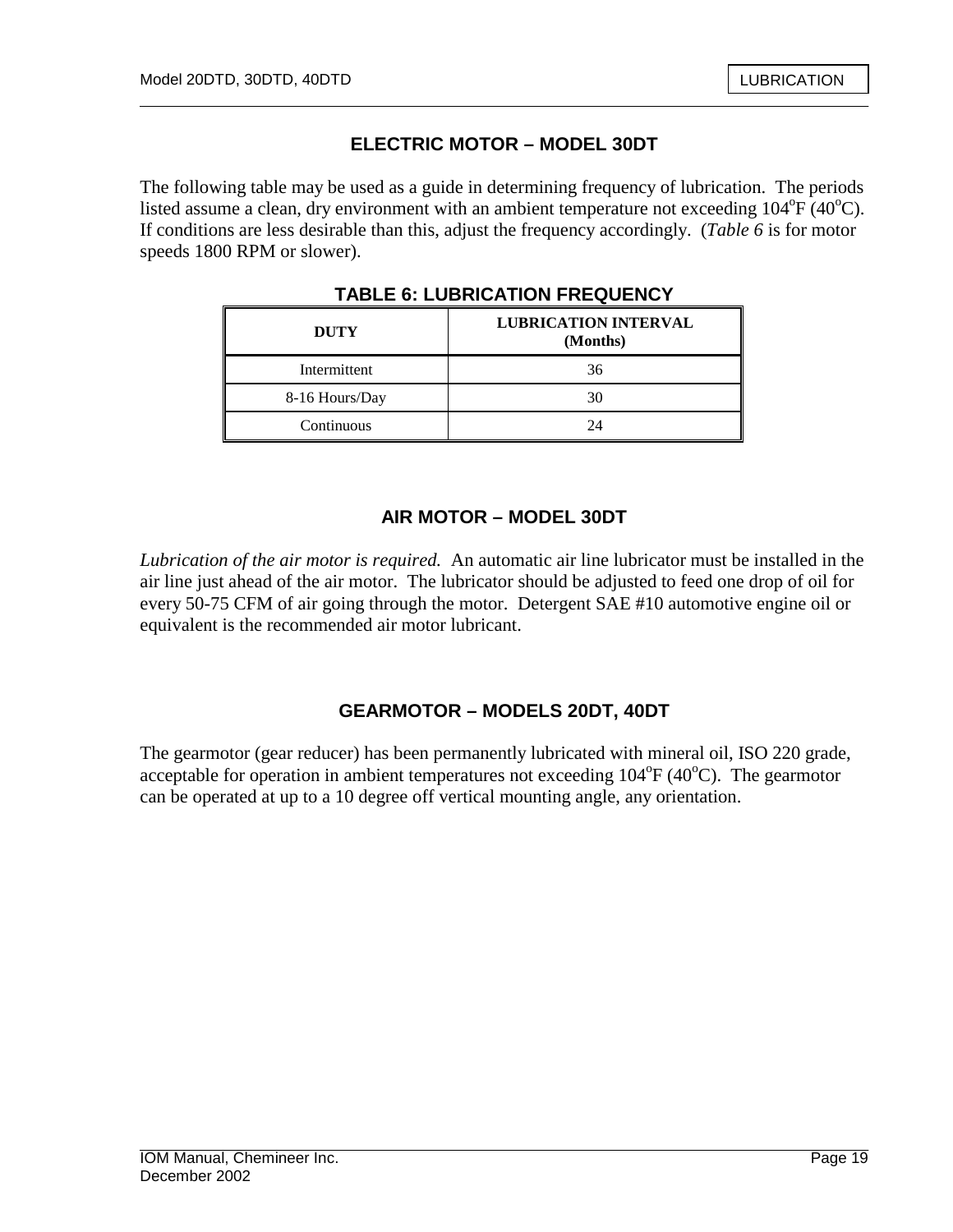#### **MIXER**

Proper operating procedures will allow maximum performance of your Chemineer DT Mixer. The following list will aid in the safe operation of your unit.

- **Do not** operate the unit before reading and following the instructions on all tags and nameplates attached to the unit.
- **Do not** operate the unit with less than one impeller's diameter liquid coverage above the lowest impeller. Increased side loading caused by operations at liquid level will decrease unit life.
- **Do not** operate the unit in a fluid with a specific gravity or viscosity higher than that for which the unit was designed.
- **Do not** attempt to start the unit with the mixing impeller buried in solids or a "set up" fluid.
- **Do not** locate tank internals or other rotating equipment close to the mixer impellers or extension shaft.
- **Do not** make any modifications to the mixer unit in the field (i.e. motor horsepower, mixer speed, shaft length, impeller diameter, etc.) without reviewing the change with *your local Chemineer office* or *Chemineer Field Service*.

*CAUTION:* There may be a speed range where the unit cannot be operated because of shaft resonant frequency. This range must be avoided or passed through quickly or destructive forces can be generated. Refer to the main unit assembly drawing for speed range information or consult *your local Chemineer office*.

Should there be problems operating the unit, confirm that the installation is correct. If you are unable to resolve the problem, contact *your local Chemineer office*.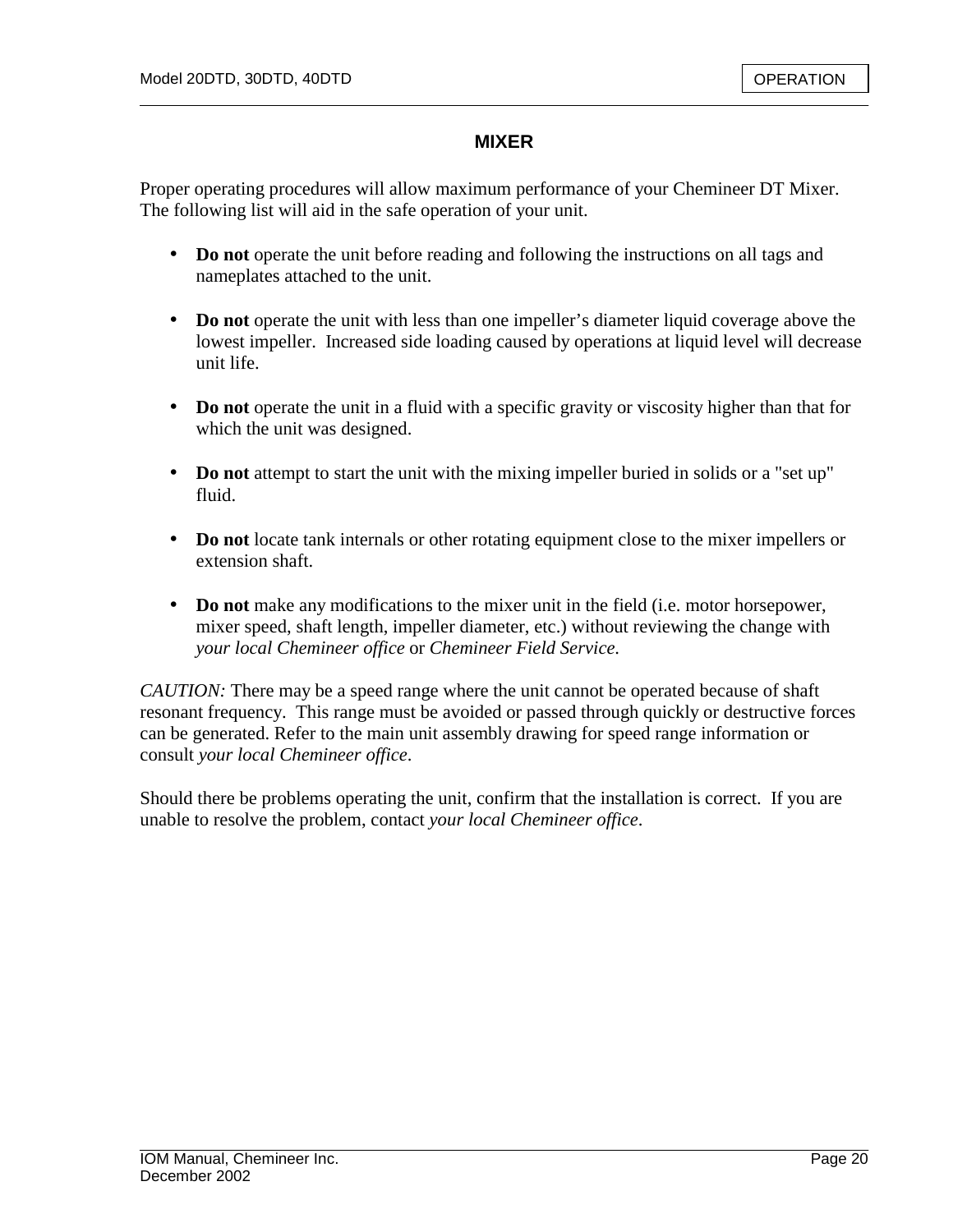## **ELECTRIC MOTORS**

Air circulation is very important to get full performance and long life from an electric motor. Do not block the suction inlets on fan-cooled motors. Motor life will be decreased if its temperature exceeds its thermal rating. The allowable temperature is stamped on the motor nameplate.

Prior to permanently wiring the electric motor:

- Check nameplate data on motor to assure that the available power supply agrees with the motor requirements. Protective devices should be the proper size and rating to safely carry the load and to interrupt the circuit on overloads.
- Check motor leads with connection diagrams on motor nameplate and/or conduit box so that the proper connections are made. All motors should be installed in accordance with the National Electric Code and local requirements.
- Check the output shaft rotation against the proper rotation indicated on the assembly drawing. For standard three-phase electric motors, the rotation is reversed by switching any two power leads.
- Check operating motor amperage against nameplate amperage.

The motor should start quickly and run smoothly. If the motor should fail to start or make abnormal noise, immediately shut motor off, disconnect it from the power supply, and investigate the cause. If the problem cannot be corrected, contact *your local Chemineer office* for assistance.

#### **AIR MOTORS**

Air motors are designed to be driven by compressed air. Under no circumstances should they be driven with any other type of gas, fluids, particles, solids, or any substance mixed with air.

Operating pressures should not exceed 100psi (689 kPa). The speed and torque can be regulated by using a pressure regulator or shut-off valve to obtain the desired power and to conserve air.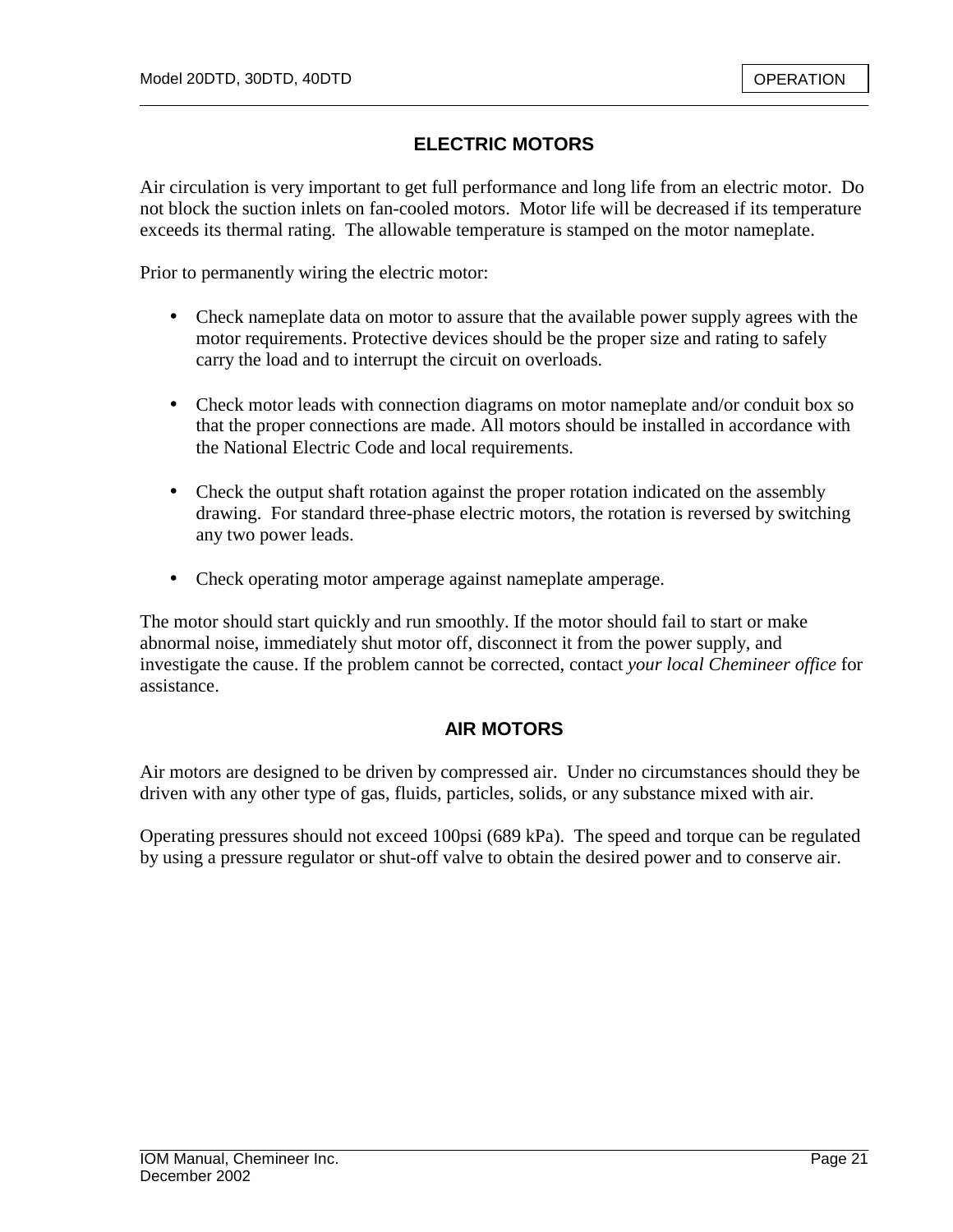#### **MIXER MAINTENANCE**

Refer to *Figures 2 and 3, pages 7 and 8*.

#### *Mixer Removal & Disassembly*

*CAUTION: Prior to removing mixer, review the installation to assure that all safety issues are resolved.* 

- 1. Lock out and disconnect all power to the mixer motor and any optional devices.
- 2. Remove the extension shaft **[400]**.
- 3. Remove the mixer drive unit from the tank and move to a suitable service area.
- 4. Rotate the chuck drive shaft **[214]** or flanged drive shaft **[216]** until the motor shaft setscrew **[208]** is aligned with the setscrew access hole located in the housing **[201-03]**. Insert a 3/16" hex key wrench into the access hole and engage the setscrew. Loosen the setscrew.
- 5. Remove the motor mounting bolts **[205]**. Remove the motor **[100]** or gearmotor **[105]**  from the housing.
- 6. Remove the motor shaft setscrew **[208]**. Remove the snap ring **[209]** from the drive shaft.
- 7. Mount the housing, motor mounting end up, in an arbor press. Press the drive shaft out of the housing.
- 8. Remove the snap ring **[210]** from the housing.
- 9. Turn the housing over, motor mounting end down, and remove the lip seal **[212]**.
- 10. Press the bearing **[211]** out of the housing.

*The mixer drive is now fully disassembled. Clean parts and inspect for wear. Replace worn parts as required.*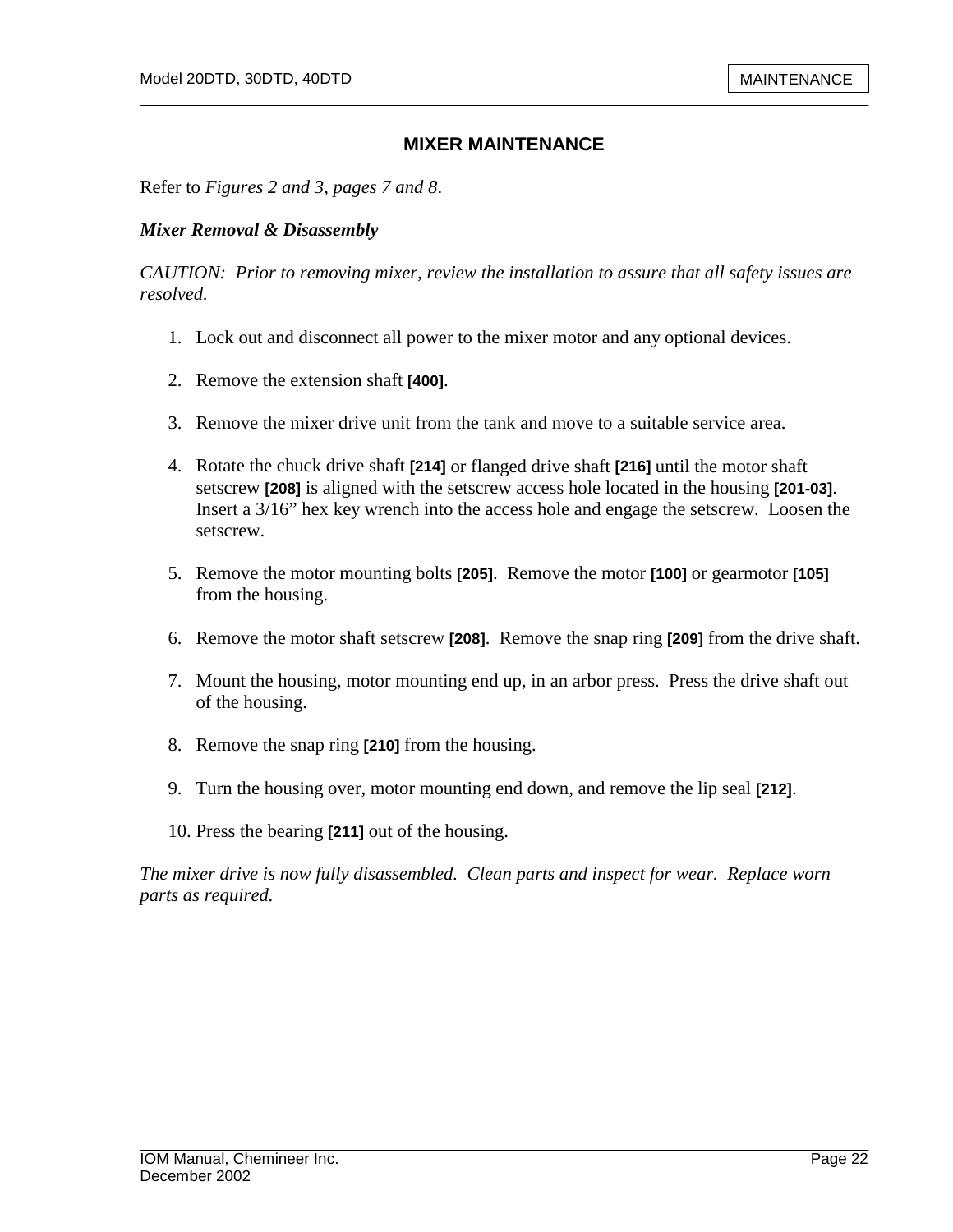#### **MIXER MAINTENANCE**

Refer to *Figures 2 and 3, pages 7 and 8*.

#### *Mixer Assembly*

- 1. Mount the housing **[201-03]**, motor mounting end up, in an arbor press. Press the bearing **[211]** into the housing, to the shoulder of the housing bearing bore. *NOTE: Apply press to the outer bearing race only, to avoid damaging the bearing.*
- 2. Install the snap ring **[210]** into the housing bearing bore.
- 3. Turn the housing over, motor mounting end down. Install the lip seal **[212]** into the housing (seal lip facing the bearing, flush with the bottom of the housing).
- 4. Support the housing, motor mounting end down, by resting the inner race of the bearing **[211]** on a suitable pipe or tube fixture. *NOTE: The bearing inner race must be supported while installing the drive shaft to avoid damaging the bearing.*
- 5. Apply grease to the lip of the lip seal **[212]**.
- 6. Press the chuck drive shaft **[214]** or flanged drive shaft **[216]** into the bearing **[211]** to the shoulder of the shaft.
- 7. Install snap ring **[209]** onto the drive shaft.
- 8. Install the motor shaft setscrew **[208]**.
- 9. Install the motor or gearmotor key **[215]** onto the motor shaft using Loctite Adhesive.
- 10. Align the motor shaft key and the drive shaft keyway, and install the motor or gearmotor onto the housing.
- 11. Install the motor mounting bolts **[205]** and hi-collar lockwashers **[206]**. Tighten bolts securely.
- 12. Rotate the chuck drive shaft **[214]** or flanged drive shaft **[216]** until the motor shaft setscrew **[208]** is aligned with the setscrew access hole located in the housing **[201-03]**. Insert a 3/16" hex key wrench into the access hole and engage the setscrew. Tighten setscrew securely.

*Do not install the extension shaft at this time.* Refer to the *Mounting & Installation* section of the manual for mixer drive installation instructions.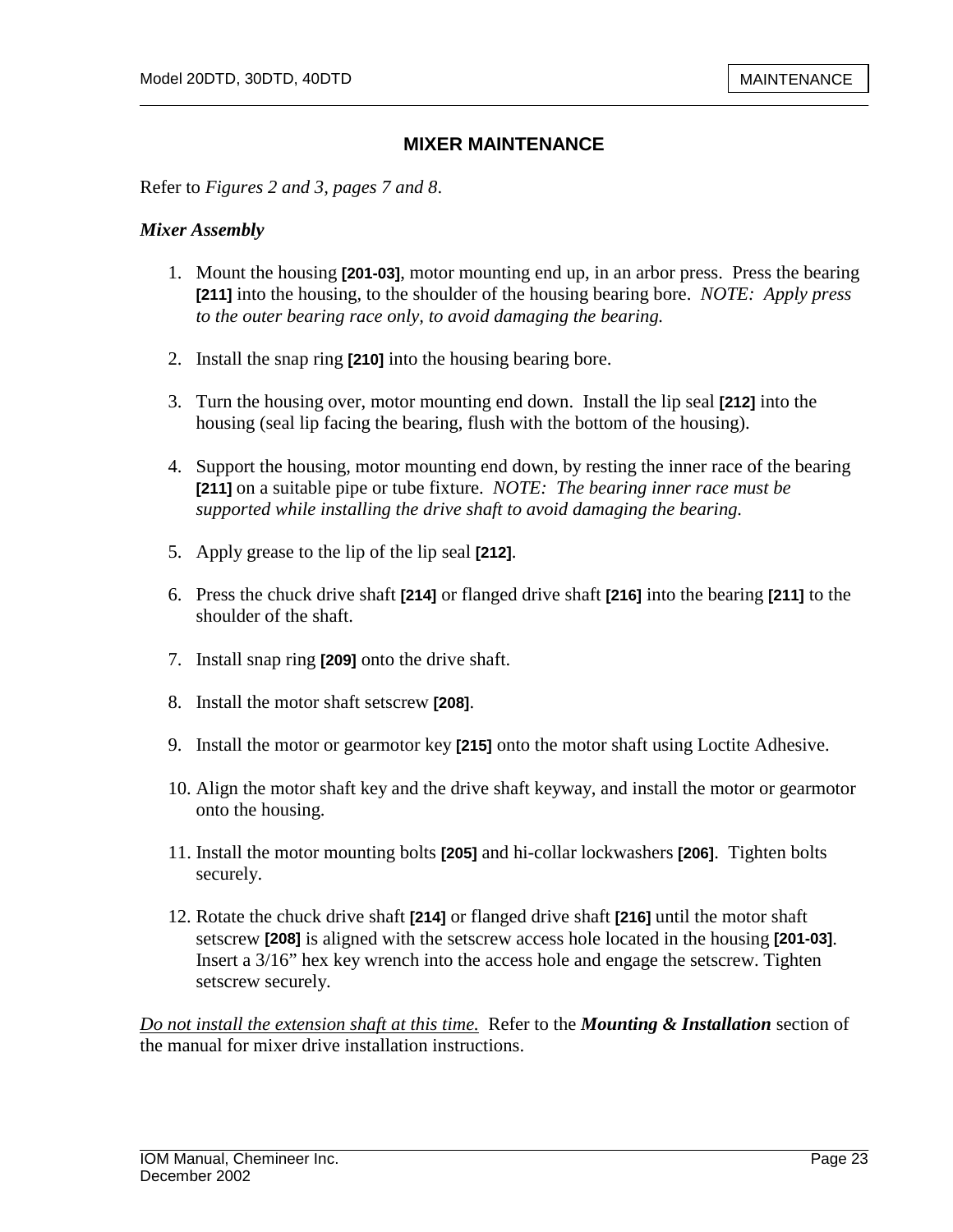## **20DTD, 30DTD, 40DTD MIXER PART NUMBERS**

| Part # | Description                               | Qty.           |
|--------|-------------------------------------------|----------------|
| 100    | Motor                                     | 1              |
| 105    | Gearmotor                                 | $\mathbf{1}$   |
| 160    | <b>Flat Plate</b>                         | $\mathbf{1}$   |
| 161    | <b>Hex Bolt</b>                           | $\overline{4}$ |
| 162    | Rubber Vibration Isolator                 | $\overline{4}$ |
| 163    | Flatwasher                                | $\overline{4}$ |
| 164    | Spring Lockwasher                         | $\overline{4}$ |
| 165    | Hex Nut                                   | $\overline{4}$ |
| 200    | <b>Housing Assembly</b>                   |                |
| 201-03 | Housing, Models 20DTD, 30DTD, 40DTD       | 1              |
| 205    | <b>Socket Head Bolt</b>                   | $\overline{4}$ |
| 206    | Hi-Collar Lockwasher                      | $\overline{4}$ |
| 208    | Setscrew, Motor Output Shaft              | $\mathbf{1}$   |
| 209    | <b>Snap Ring</b>                          | 1              |
| 210    | <b>Snap Ring</b>                          | 1              |
| 211    | Bearing                                   | $\mathbf{1}$   |
| 212    | Lip Seal                                  | $\mathbf{1}$   |
| 213    | Setscrew, Extension Shaft/Chuck           | $\overline{2}$ |
| 214-01 | Chuck Drive Shaft, Mate 56C to 1" Shaft   | $\mathbf{1}$   |
| 214-02 | Chuck Drive Shaft, Mate 140TC to 1" Shaft | 1              |
| 215-01 | Motor Key, 56C Motor                      | 1              |
| 215-02 | Motor Key, 140TC Motor/Gearmotor          | 1              |
| 216    | Flanged Drive Shaft, Mate 140TC           | 1              |
| 300    | <b>Removable Coupling Assembly</b>        |                |
| 301-02 | <b>Removable Flanged Shaft Coupling</b>   | $\mathbf{1}$   |
| 302    | Hex Bolt                                  | 4              |
| 303    | Spring Lockwasher                         | $\overline{4}$ |
| 304    | Hex Bolt                                  | $\mathbf{1}$   |
| 305    | Spring Lockwasher                         | 1              |
| 306    | Flatwasher                                | 1              |
| 307-02 | Key                                       | 1              |
| 308    | Setscrew                                  | $\overline{2}$ |